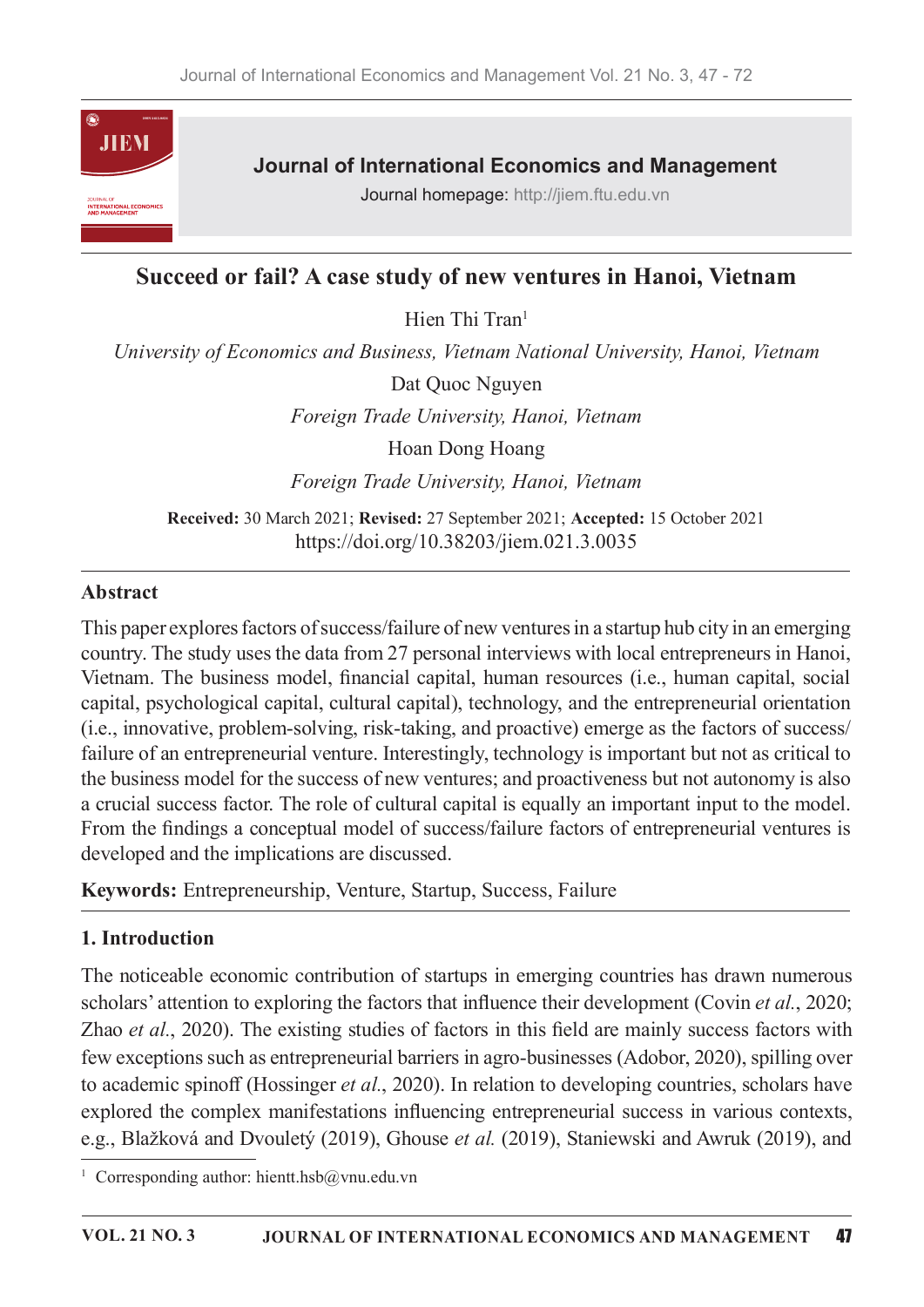Rashid et al. (2020). Furthermore, Salisu et al. (2020) call this 'entrepreneurial career success'. The body of literature on this topic is growing, though the findings remain fragmented. Little is known about factors in developing countries that lead to the success or failure of new venture startups by indigenous young entrepreneurs.

This paper will present an empirical case study that illustrates such factors in one of the startup hubs in Hanoi, the capital city of Vietnam. This paper explores factors of success/ failure of the entrepreneurial venture (Pan *et al.*, 2020) as a start-up firm, through 27 in-depth personal interviews with local entrepreneurs. Using qualitative research design, this paper finds that the business model, the inputs including financial capital, human resources (i.e., human capital, social capital, psychological capital, and cultural capital) and technology, and the entrepreneurial orientation (i.e., innovative, problem solving, risk-taking and proactive) emerge as the important factors. Interestingly, the role of cultural capital is an important input; meanwhile, technology is also important but not as critical as the business model for the success of an entrepreneurial startup; and proactiveness but not autonomy is a crucial factor. The findings are synthesized in a proposed conceptual model and its implications will be presented.

The study contributes a conceptual model proposed of success/failure factors of entrepreneurial ventures to the literature. The findings are the reference source to raise entrepreneurial awareness and provide knowledge for individuals who intend to start a business, thus reinforcing confidence and leading to more successful Vietnam startups. The insight can help policymakers and government agencies in decision-making related to promoting entrepreneurship and innovation.

The paper begins with the definition and the analytical framework applied. After that, the paper describes the methodology employed, presents the empirical material, and discusses the results. The last section concludes the paper with directions for future research.

#### 2. Definition and analytical framework

#### 2.1 Definition of success/failure of new venture creation

The act of launching a new venture, either by a startup firm or through an existing organization, is the central idea underlying the concept of entrepreneurship (Lumpkin and Dess, 1996). New venture creation is the entrepreneurial process of the individual entrepreneur creating new economic entities (Gartner, 1985; Bygrave and Hofer, 1992). A framework for describing a new venture integrates four major perspectives in entrepreneurship: characteristics of the individuals who start the venture, the organization which they create, the environment surrounding the new venture, and the new venture process. As new venture creation is considered a process rather than a condition, it can be linked first of all to the founding individual (Clark and Harrison, 2019) or founding team.

From a financial perspective, the failure of a venture occurs when the business fails through financial losses. Alternatively, a business that continues to operate without losses is considered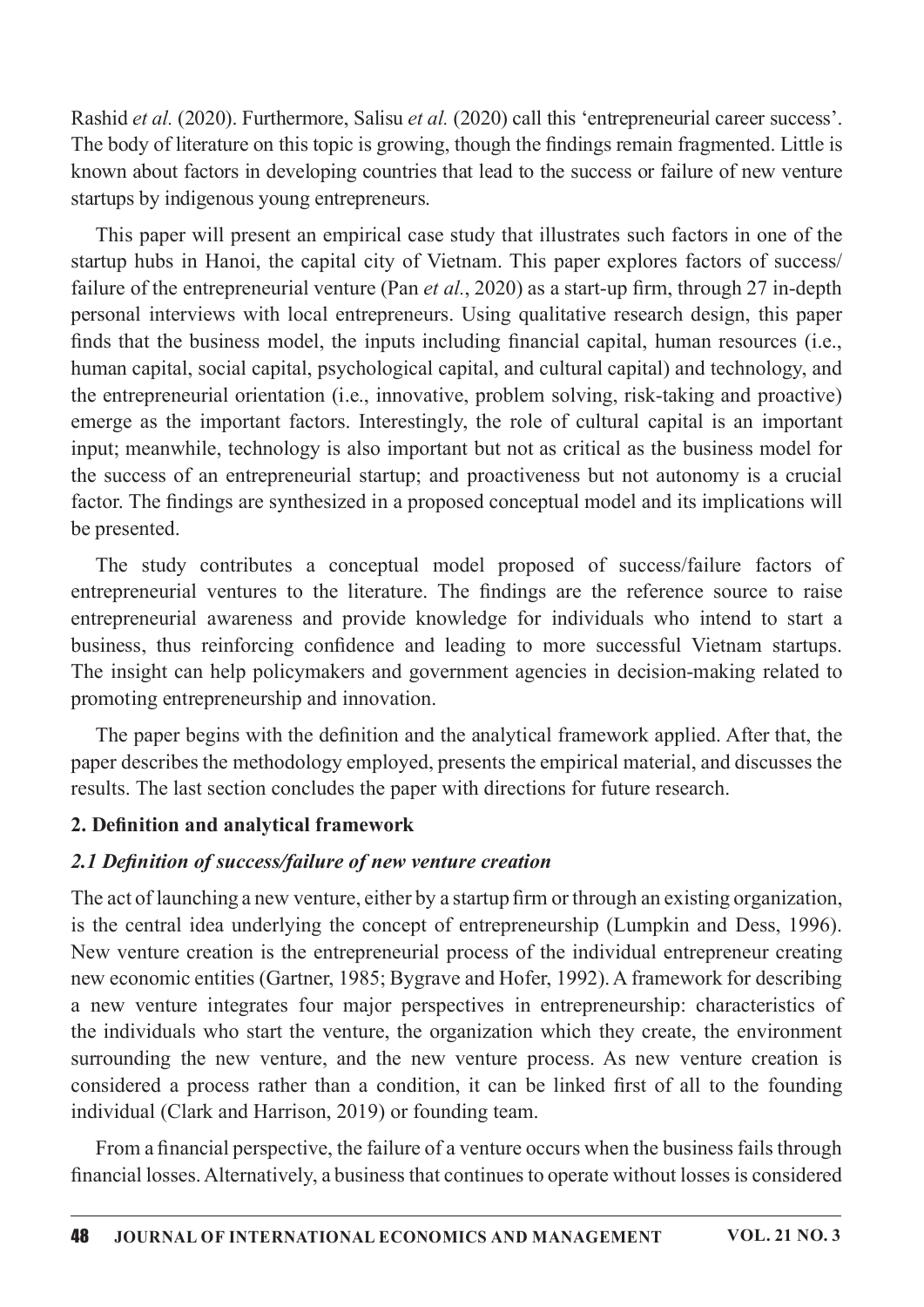a success. In this regard, a successful entrepreneurial venture is believed to be the establishing of a new business without losses.

The other category relates to the non-financial success/failure of an entrepreneurial venture, which cannot be measured by the business profitability. Non-financial success is defined by the objectives of the enterprise in each developmental stage. For example, an enterprise procures a large market share and a sufficient enterprise ability to continue to operate successfully and pay employees a good salary (Lussier and Pfeifer, 2001).

For small firms, the models based on financial ratios are less relevant since financial data from these is less available and less reliable than data from large firms (Lussier and Pfeifer, 2001). In the context of the newly developed entrepreneurship movement in recent years in Vietnam, this study defines success versus failure of new ventures: successful entrepreneurship concerns the ventures that have been established and operating for at least one year, and continue to survive; failed entrepreneurship means that the venture is no longer in operation.

### 2.2 Analytical framework

Lussier's (1995) model was selected for the analytical framework for this study. The model is in two forms: the "full" model (including all 15 variables) and the "reduced" model (including only the variables found to be statistically significant using U.S. data). The full model includes measures of capital, record keeping and financial control, industry experience, management experience, planning, professional advisors, education, staffing, product/service timing, economic timing, age of owner, partners, parents owned a business, minority, and marketing skills.

The Lussier (1995) U.S. model of predicting success/failure of young companies has been applied worldwide. The model was tested for Central Eastern Europe Croatian (CEEC) entrepreneurs, showing that it was also a significant predictor in CEEC (Lussier and Pfeifer, 2000). Using Lussier's (1995) model, Baidoun et al. (2018) examined the factors leading to a business's success or failure with a sample of 246 small businesses in the West Bank of Palestine, indicating that the model variables are, in fact, significant predictors to success or failure. The results indicate that having adequate capital, keeping good records with financial controls, making plans, and getting professional advice on how to manage the firm are the most important factors for the viability and success of small businesses. These quantitative studies suggest that Lussier's (1995) model applies in whole or in part to various countries.

However, the sense of American entrepreneur's achievement is considered different from that of entrepreneurs born and living in collective culture countries. The prediction model of Lussier (1995) was built from the survey of American companies, while our study focuses on the Vietnam context. Vietnamese culture values collectivism more than individualism (Ralston et al., 1999). In addition, a majority of entrepreneurs who starts new companies in Vietnam are aged under 30.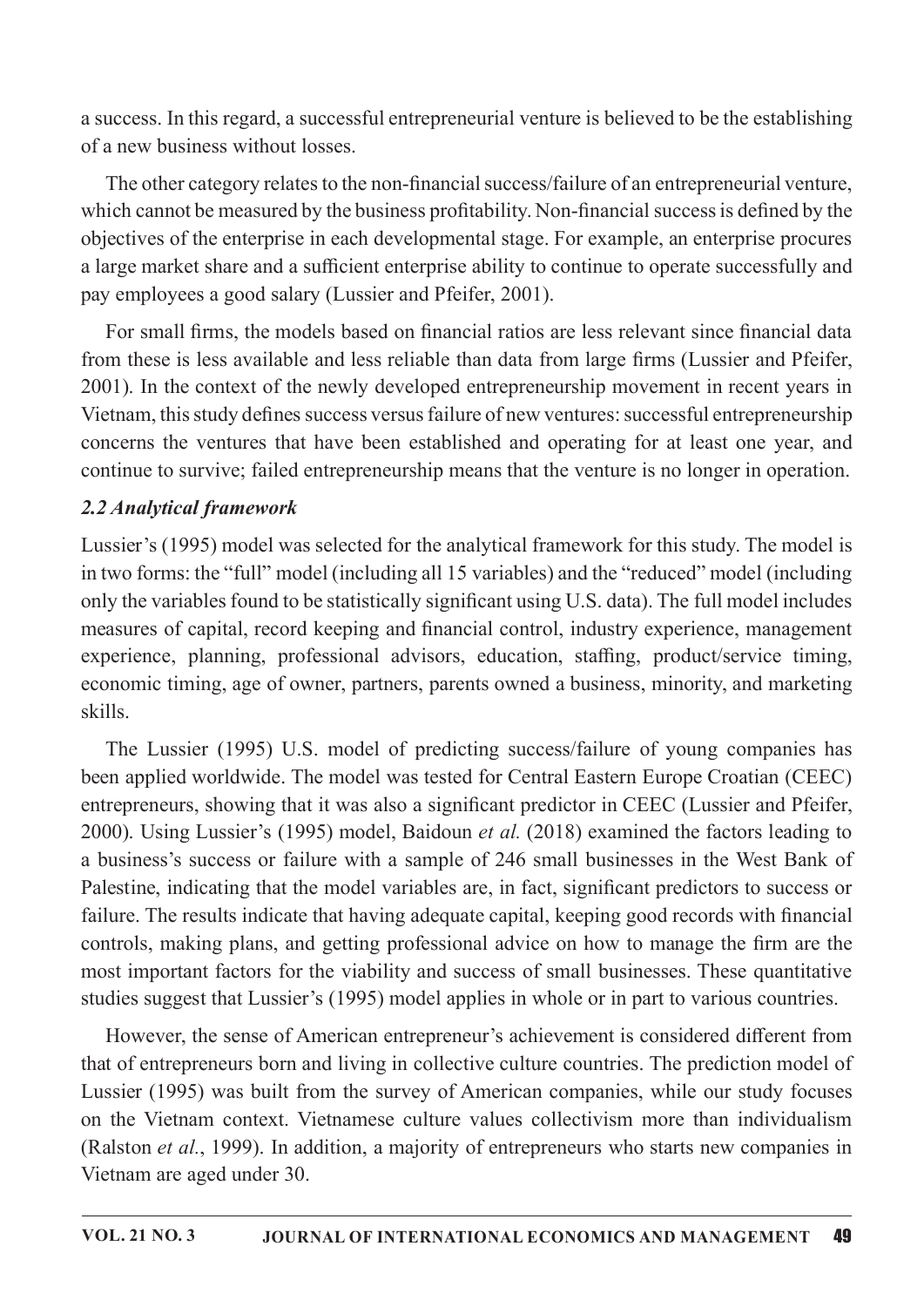Recently, the model of Stirzaker et al. (2019) developed from analyzing qualitative data of a sample of British entrepreneurs aged 50 and above has received much attention. However, their study limits the sample to the middle-aged entrepreneurs aged 50 or above. Our Vietnam study chooses to focus on a younger group because 70% of the Vietnamese population is under 35, and the average age of local entrepreneurs is under 30.<sup>2</sup>

A majority of studies use Lussier's (1995) model and quantitative methods to predict probability or to measure the impact of factors leading to the success/failure of starting a business. However, the regional context and culture offer a unique research site. The previous studies using the data of emerging countries in South East Asia such as Mackie (2018), Pillai and Ahamat (2018) explain the role of local culture as a significant success/failure factor for new ventures. Using Vietnam data, Nguyen and Pham (2018) find that capital, professional advice, and culture are the powerful decisive factors for a digital business start-up's success/ failure. Yet, cultural capital remains a missing factor in many entrepreneurship studies using the Vietnam study site. Tran et al. (2019) examine how the factors of human capital, role model, and fear of failure affect start-up perception of feasibility among adults, but not their success or failure after creating a new venture in Vietnam. There is a shortage of information on inductive reasoning of how and why certain factors influence the success/failure of entrepreneurial startups in Vietnam. Thus, this study uses a qualitative approach for an indepth exploration of these reasons.

### 3. Methodology

### 3.1 Context

This study uses Hanoi as the research field. Hanoi, the capital city, is one of the national startups in Vietnam. Many huge tech companies such as FPT, VNG, and VC Corp have been founded in this city. The city has many programs, policies, and support schemes aimed at creating a positive environment for the startup community. The vibrant startup scene in Hanoi has not only fostered a new class of local entrepreneurs but also attracted a growing number of foreigners who want to tap into the country's emerging growth potential and young-age workforce  $3$ 

## 3.2 Method

Adopting the phenomenological research method and using Hanoi as the field, this research qualitatively explores the factors of success/failure of entrepreneurial venture startups in Hanoi. To delve into this issue in depth empirically, it is necessary to use a small sample and bring together individuals 'who share a certain lived experience' (Gill, 2014). The individuals who have encountered a phenomenon will describe their experience (Schaefer, 2019). The qualitative data were recorded and analyzed. The findings from the data were synthesized into a conceptual model. The conceptual model was validated through interviews with consultants in entrepreneurship in Hanoi.

Vietnam's Innovation Ecosystem 2019 - A Guide for Australian Business. Commonwealth of Australia (2019).

<sup>&</sup>lt;sup>3</sup> Vietnam's Innovation Ecosystem 2019 - A Guide for Australian Business. Commonwealth of Australia (2019).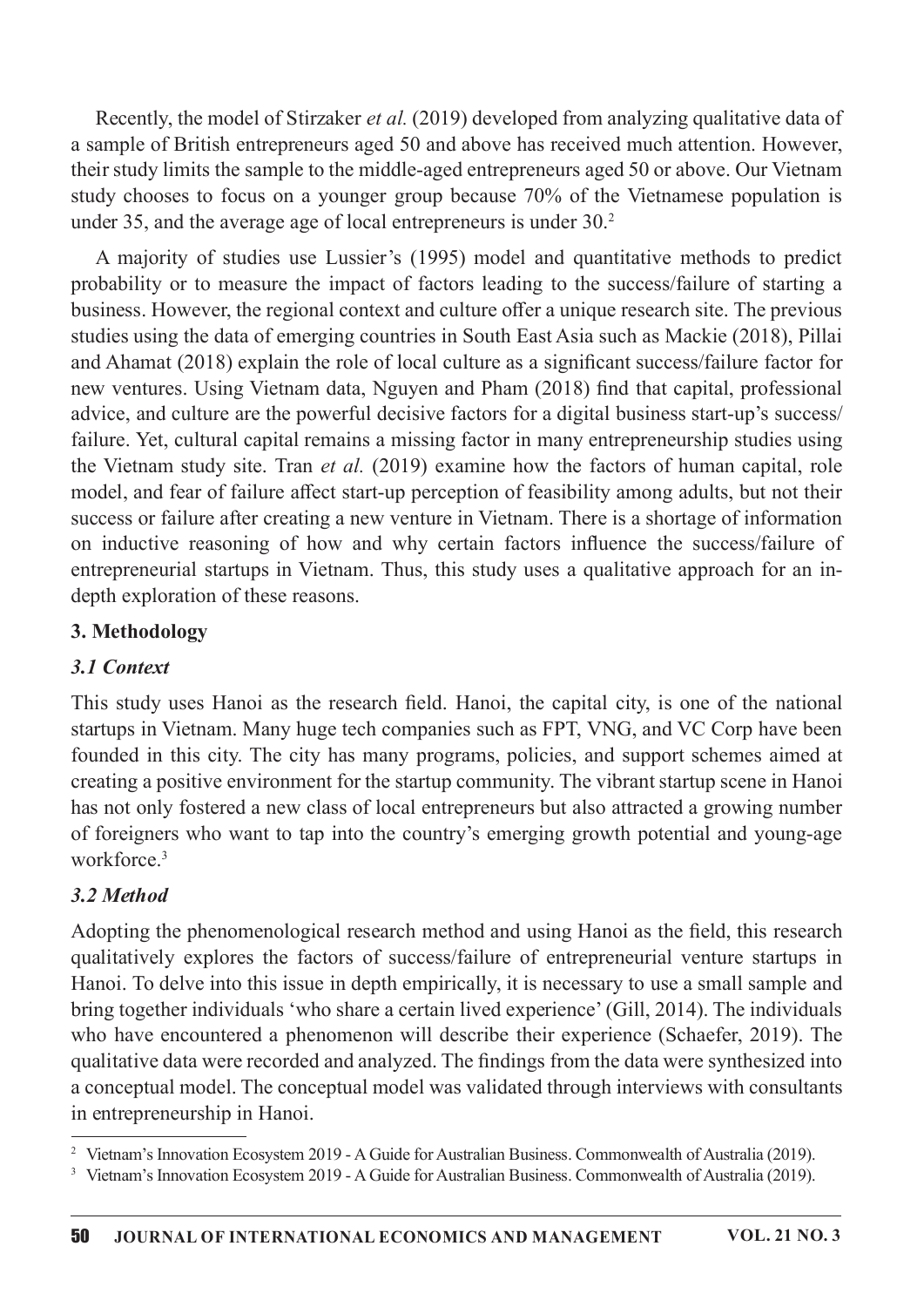#### 3.3Sample

The sample was taken in Hanoi, including 27 local entrepreneurs whose companies had already been running for more than one year. The local entrepreneurs are an excellent source of information in connection with launching new ventures.

| <b>Characteristics</b>  |                             | <b>Number</b>  | Percentage     |
|-------------------------|-----------------------------|----------------|----------------|
| Gender                  | Male                        | 20             | 74             |
|                         | Female                      | $\overline{7}$ | 26             |
| Age                     | 20 - under 25 years old     | 11             | 41             |
|                         | 25 - under 30 years old     | 14             | 52             |
|                         | 30 - 35 years old           | $\overline{2}$ | 7              |
| Education               | High school                 | 1              | $\overline{4}$ |
|                         | Undergraduate               | 25             | 92             |
|                         | Graduate                    | $\mathbf{1}$   | $\overline{4}$ |
| Years in operation      | 1 to under 3                | 17             | 63             |
|                         | 3 to under 5                | 9              | 33             |
|                         | Over 10                     | 1              | $\overline{4}$ |
| Industry of the startup | <b>Educational Services</b> | 10             | 37             |
|                         | Entertainment               | $\mathbf{1}$   | $\overline{4}$ |
|                         | Technology                  | $\overline{4}$ | 15             |
|                         | Digital Marketing           | $\overline{2}$ | 7              |
|                         | Retailing                   | $\overline{2}$ | 7              |
|                         | Fashion                     | $\mathbf{1}$   | $\overline{4}$ |
|                         | Tourism                     | 1              | $\overline{4}$ |
|                         | Communication               | 1              | $\overline{4}$ |
|                         | Consultancy                 | $\mathbf{1}$   | $\overline{4}$ |
|                         | Service                     | $\overline{2}$ | $\overline{7}$ |
|                         | Finance                     | $\overline{2}$ | 7              |

Table 1. Sample characteristics  $(N = 27)$ 

Source: The authors' research sample

Table 1 provides demographic information of the entrepreneurs in the sample. 52% are from ages 25 to under 30, accounting for the largest proportion.  $26\%$  are female. 25 out of 27 people have undergraduate university program degrees, one without a degree and one has a Master degree. The business line of the new companies started by these entrepreneurs is demonstrated in Table 2.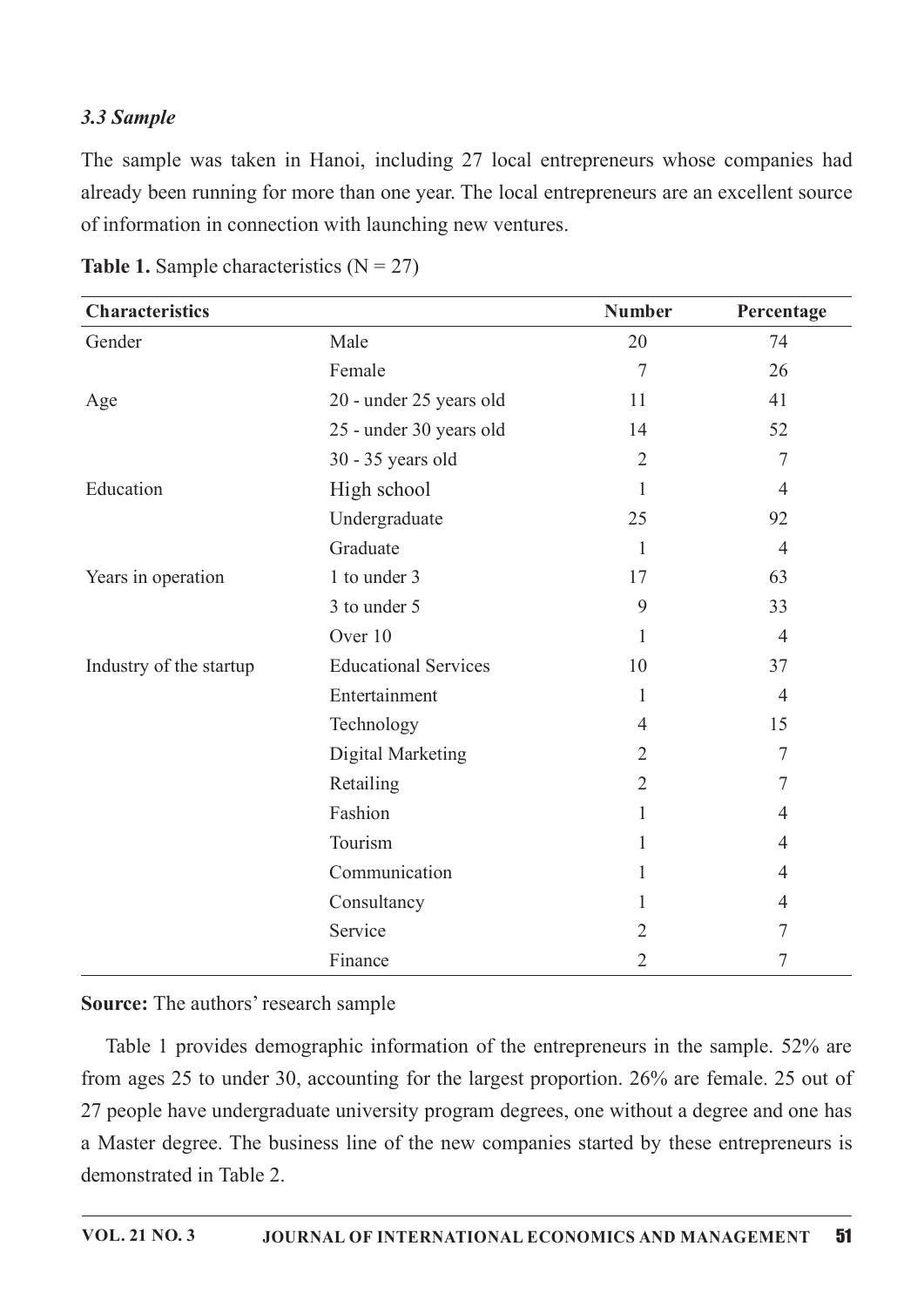| <b>Business line</b>        | <b>Description</b>                                                                                                                                                       |  |
|-----------------------------|--------------------------------------------------------------------------------------------------------------------------------------------------------------------------|--|
| <b>Educational Services</b> | Provide diversified types (traditional class, educational app) and attractive<br>trendy courses (courses of design, professional certificates, drawing,<br>programming). |  |
| Entertainment               | Provide new entertainment services that have not been provided before in the<br>market.                                                                                  |  |
| Technology                  | Provide technological solutions ranging from making reservations to HR.                                                                                                  |  |
| Digital Marketing           | Provide marketing online services on websites and social networks.                                                                                                       |  |
| Retailing                   | Increase the added values of products by providing attractive product<br>packaging and improving logistic management.                                                    |  |
| Fashion                     | Own the fashion brands for the youth with many creative ideas from traditional<br>culture and the characteristics of Vietnamese youth.                                   |  |
| Tourism                     | Provide homestay accommodation and focus on exploring the new tourism<br>ideas despite the limited resources.                                                            |  |
| Communication               | Plan and organize communication campaigns.                                                                                                                               |  |
| Consultancy                 | Improve the performance of small and medium entrepreneurs through the<br>application of modern management systems.                                                       |  |
| Service                     | Use technology platforms to connect the users with gyms and to increase the<br>users' experience.                                                                        |  |
| (Fintech)                   | Financial technology Apply new technologies such as blockchain technology, machine learning in<br>finance products.                                                      |  |

Table 2. Description of startups

**Source:** The authors' compilation

#### 3.4 Data collection

A semi-structured qualitative interview guide was developed by the first author after consultation with two researchers. The pilot interviews were conducted with two entrepreneurs, acquaintances of the authors. From there, the criteria of success versus failure of entrepreneurial ventures for this study were finalized.

Initially, the authors contacted 36 people by making phone calls and sending messages to invite them attend an in-depth interview between August 2018 and November 2018. 5 people refused the invitations. This led to the final total of 31 people - 27 local entrepreneurs and 4 consultants. The interviewees and interviewers agreed on the definition of success in entrepreneurial ventures as innovative startups that have been established and in operation for at least one year. Startup failures are when a venture is no longer in operation after a year. All of the interviewees consented to interviews being conducted by the authors. The consultant, aged 35 or above with more than 5 years of experience and who received postgraduate education, was interviewed for validation of the study's conceptual framework.

All of the interviews were conducted in Vietnamese at each interviewee's workplace or a coffee shop. Each interview lasted for an average of one hour. The first question asked was: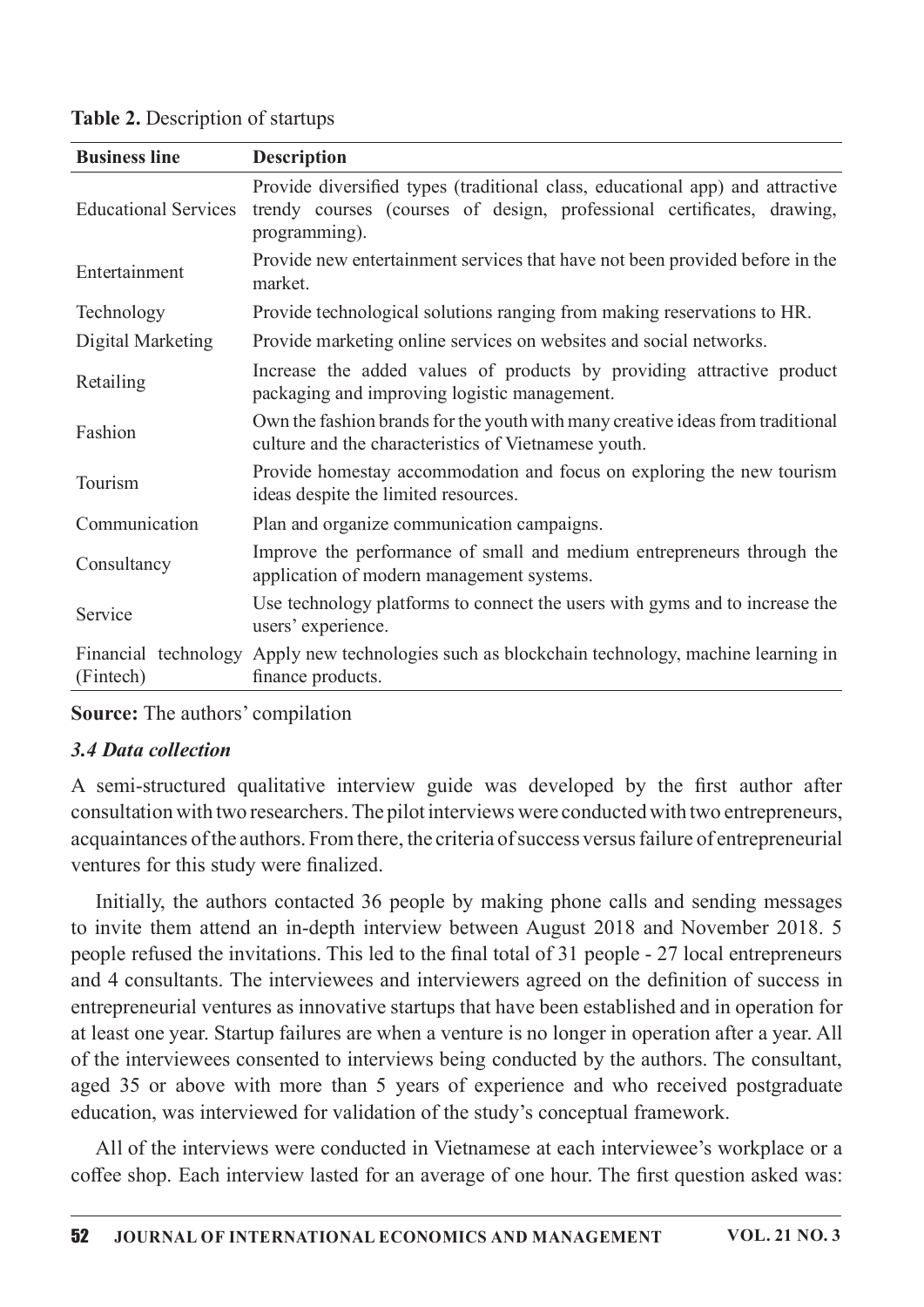What factors lead to your success and/or failure in your entrepreneurial experience. After each interview, the interviewer scheduled follow-up informal meetings and kept contact by emails and phone calls with the interviewees to gain further insight into the consistency and variance of their statements.

In line with Gill's (2014) recommendations for phenomenological research, the interview design focused mainly on the four entrepreneurs who were the main source of empirical material. The authors followed up 7 times with PE15, 4 times with PE14, 4 times with PE6, and 4 times with PE1. Schaefer  $(2019)$  sees this as the most important aspect of fieldwork 'because prolonged contact is essential to find out whether the participants already knew about certain aspects of a specific issue and whether they viewed these differently at the final stages. This is a vital component of sound empirical studies, as interviewees are prone to bias, impression, and political influences (Schaefer and Alvesson, 2017).

Data collection is done simultaneously during the interview. The member checks were conducted with the interviewees by summarizing the key points of discussion at the end of each interview. This method brought about two benefits. First, the interviewee's psychology could be captured. Second, it was possible to accurately transcribe comments and ideas of the interviewees and transfer to Word documents. The data were recorded in audio files and 31 Word documents in Vietnamese.

### 3.5 Data analysis process

The analytical procedure was inductive and comprised of three interrelated modes: data reduction, data display, and data interpretation (Miles and Huberman, 1994) using the analysis framework of Lussier (1995). The process of data analysis was started by reading and rereading the verbal interview transcripts. Having read the transcript several times, broad categories were developed by using open coding. These categories addressed aspects of the lived experience of the interviewees.

## Stage 1: Data reduction

This mode was conducted and made up of two steps. First, all coding was conducted by reading transcripts line-by-line; open codes were made at reasonable points in the transcripts, and afterward transferred to NVivo. Codes derived from the data, and concepts emerged from the synthesis of interviews and literature. The codes and concepts were continuously revised throughout the research process, resulting in the development of themes to be most relevant to the research objective. Second, overarching codes were systematically developed to represent different clusters of similar themes. A summary that identified all the major themes mentioned in each interview was developed.

## Stage  $2$ : Data display

This mode was carried out simultaneously with data reduction. The reduced data were portrayed in the form of treemap and diagram with major themes from the overarching codes.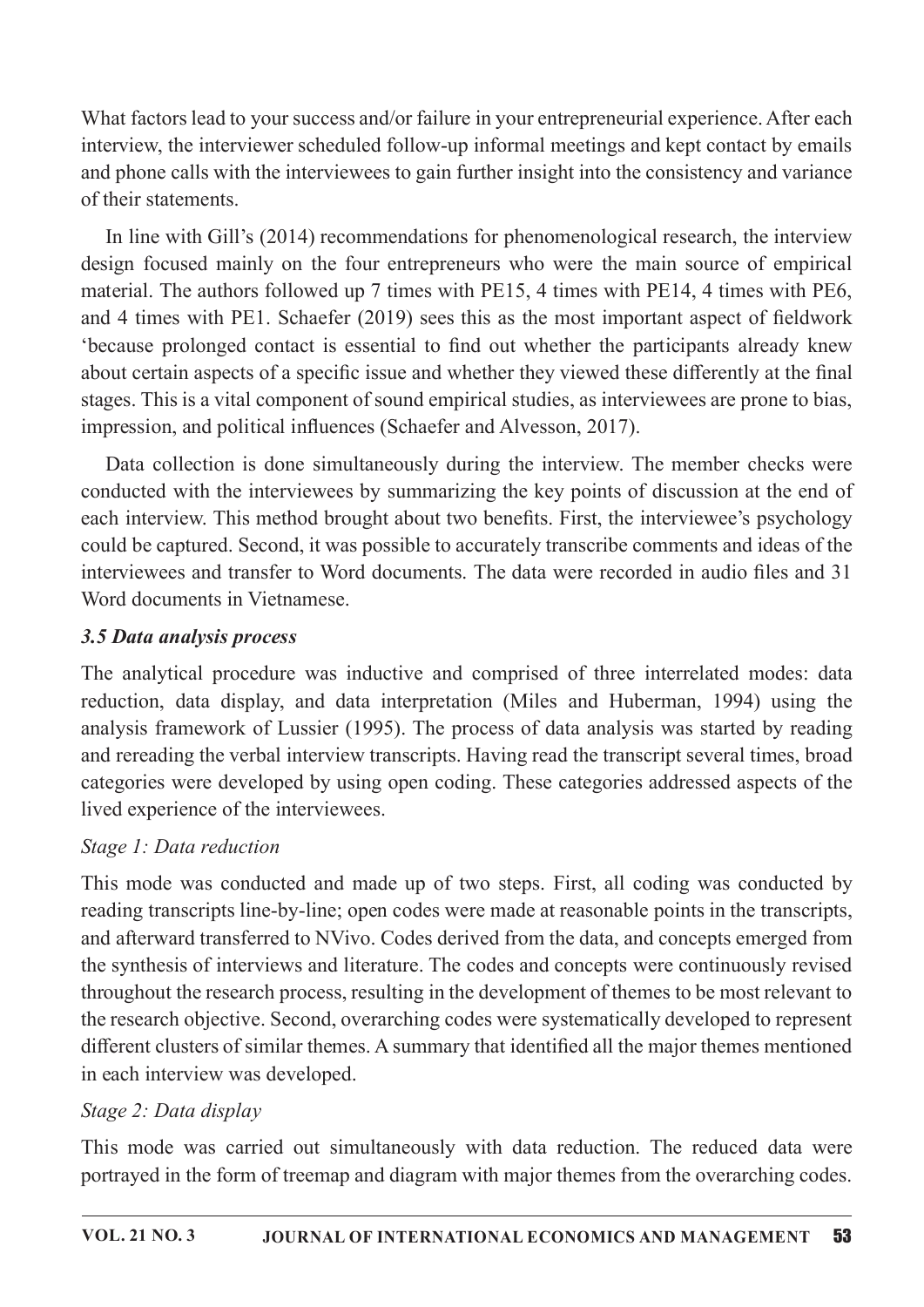This helped increase coherence and systematic development of explanations of the interview findings (O'Dwyer, 2004).

### Stage 3: Data interpretation

To enhance credibility, the authors followed the three-step data interpretation process, done simultaneously with data display. First, the first author analyzed the transcripts independently in the source language (Vietnamese) and conducted clustering into emerging themes and synthesis. The second and third authors conducted an independent review of coding and synthesis for confirmability. Second, the authors had several face-to-face meetings together to check and agree on the emerging themes. Any mismatch between the authors concerning the codes, concepts, and themes was discussed and resolved during the meetings.

Finally, direct quotations that were relevant to the research question were pulled from transcripts and translated into English by the third author. The first author checked the translation to confirm accuracy.

### 4. Findings

The themes and sub-themes that emerged during the data analysis are categorized into three groups. These are business models, inputs, and entrepreneurship orientation (EO).

## **4.1 Business model**

Firstly, one of the most common causes of failure is the startup's business model. The entrepreneurs who lack business knowledge and experience did not pay attention to the design of their business model from the beginning.

From my entrepreneurial experience, the most outstanding difference between successful and failed enterprises is the business model. Initially, I simply supposed that I had a solution, made orders of customers, collected payments, and repeated. However, this model was so abstract. To solve this problem, we had to design the business model again step by step clearly and specifically from operation to sales. (PE7)

Young entrepreneurs are now focusing so much on business ideas while forgetting their business models. They do not know the reality of the enterprises and cost structure and revenue streams to maintain enterprise? (PC1)

Secondly, if the market size of enterprise is not big enough, the business is rarely successful. In addition, being overwhelmed by the business idea can make many entrepreneurs overconfident about the market demand.

If the business idea does not solve the problem of the market, and the market size is not big enough, the business will fail. Not only is the solution to the problem effective and creative, but also the problem must be crucial to many people. (PE1)

An entrepreneur is frequently trapped in being so confident about his idea and believing that all people think like him/her. However, he will soon encounter more difficulties in sustaining his business venture when the market is miniscule and difficult to approach. (PE6)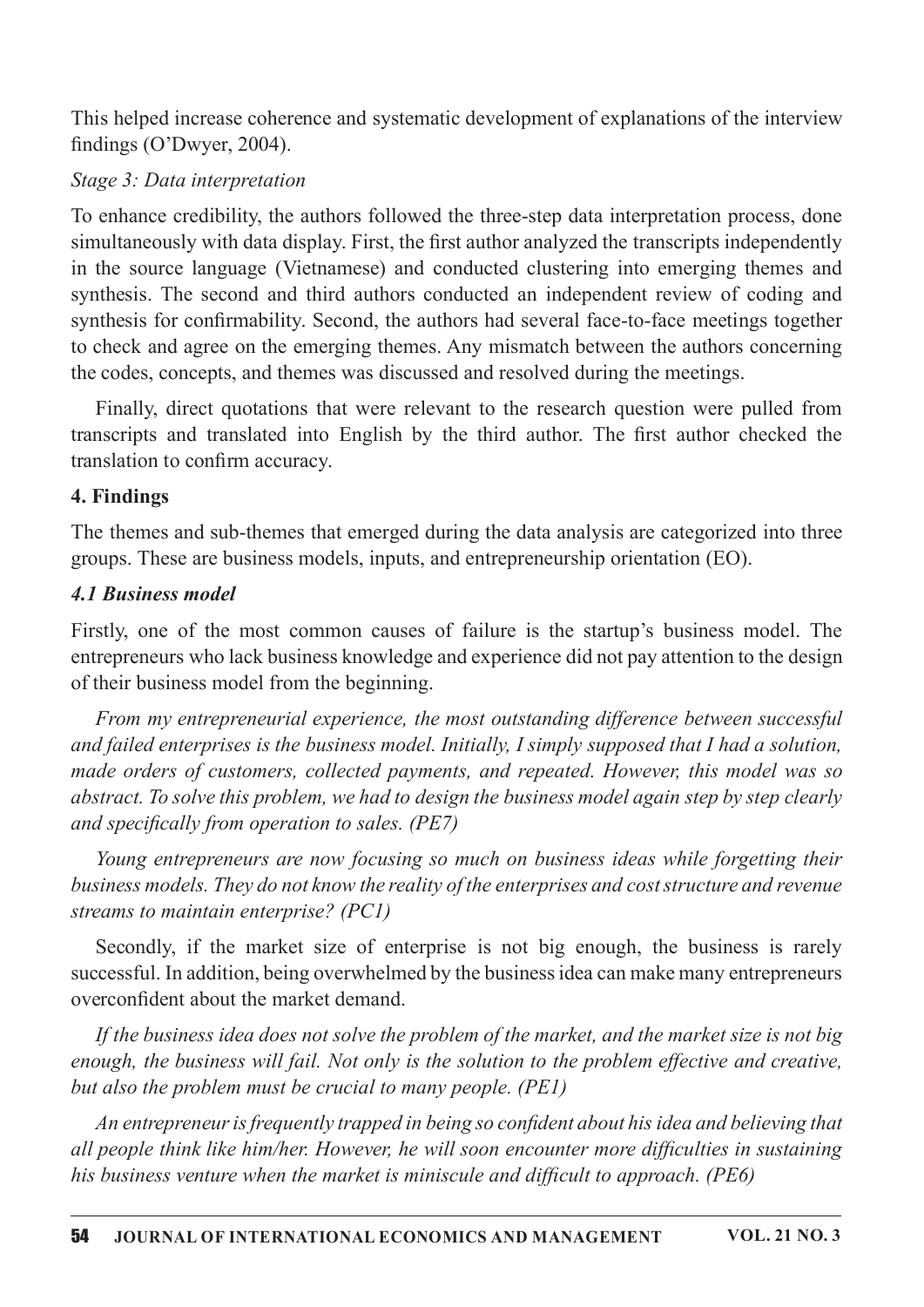Thirdly, a business model needs to be simple and flexible to adapt to continuous changes in the market. Indeed, young entrepreneurs seem not to have enough resources to research, evaluate comprehensively, timeously, and exactly the change of the market. Therefore, a suitable business model can help enhance the adaptability of the enterprise. If the business model is so detailed, rigid, and complex, it would consume more time and resources of the enterprise; thereby decreasing the agility of the enterprise. In this case, the enterprise cannot easily modify the model to apply innovative policies in line with the market. Furthermore, this model impedes the enterprise investment resources into the core activities.

In the starting period, I spent a lot of time on building an extremely professional operation process which makes the business model more complex in comparison with the situation of the enterprise. The initial result was quite good because the business model was fixed. However, when I found that the model was not suitable for the market, I could not change anything other than terminating the business and trying again. (PE25)

Because of the limitation of the small and medium-sized enterprise, the enterprise is unable to cover all activities in the business model. In the beginning, the enterprise can only focus on vital activities to develop the business.  $(PE20)$ 

### 4.2 Inputs

### 4.2.1 Financial capital

In the early stages of development, besides personal resources, entrepreneurs usually raise funds from family, friends, or angel investors. Therefore, the financial resource of a startup is limited. A startup can collapse at any time if they cannot quickly find a stable revenue stream.

When being in difficult times, my enterprise could only pay each employee a few hundred thousand VND (a few of ten USD). If the enterprise had not passed this stage, we would have surely closed (PE3).

Startups with effective financial management can pass over this difficult period. These enterprises pay attention to managing the financial flows to ensure that enterprises have a certain finance reserve. These enterprises also know how to allocate financial resources reasonably, focusing mainly on key activities, serving the strategic goal of the business in each developing stage.

Entrepreneurs may be ambiguous about the goal aligning with the actual business situation, leading to wasteful spending. For example, they may spend almost their investment on a short-term advertising campaign while the revenue is inadequate. (PE15)

Enterprises need to pay attention to financial management to ensure that enterprises always have a reserve for risks or bad debts. (PE7)

In the developing stage, investment capital is extremely important (Anwar et al., 2020) for enterprises to quickly expand their business and to dominate the market.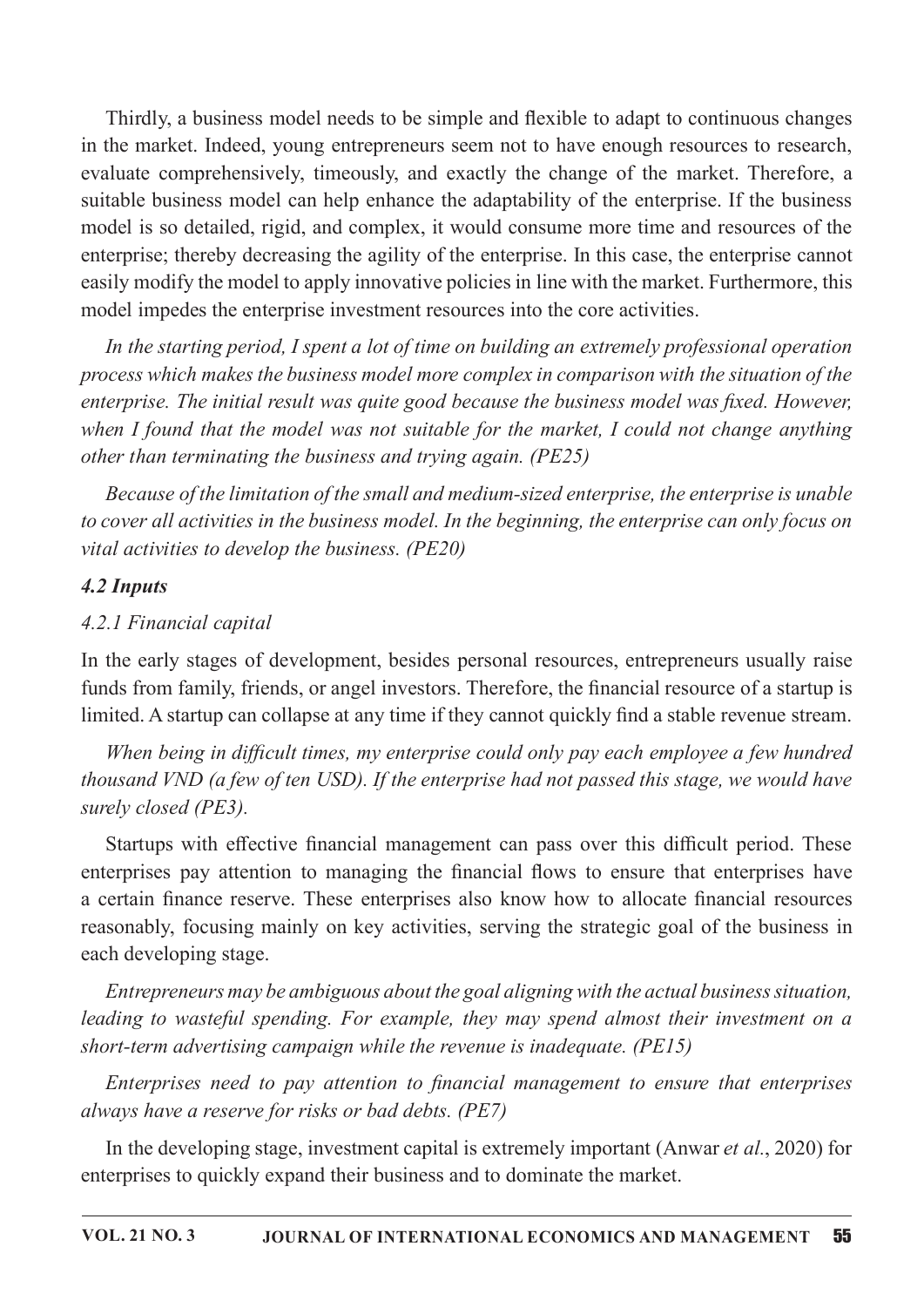If the enterprise can mobilize more and more capital, revolve cash flow faster, the business model will expand, and the more quickly the business will scale up the market and beat the competitors. (PE13)

#### 4.2.2 Human resources

#### Human capital

Knowledge, experiences, and skills are essential and affect the performance of an enterprise. Knowledge of the market and skills relating to the line of business are vitally important to the success of the venture.

My business is about education. Because of a team of extremely qualified teachers, we can research and build quality documents better than competitors. Consequently, more and more students register for our courses. (PE14)

Entrepreneurial experiences help enhance the business acumen of entrepreneurs. They become more sensitive to risks and changes in the market. However, prior experiences can make them overconfident, leading to many mistakes.

My experience of failure is that I applied all of my previous knowledge and experience to the new business model. At that time, we were subjective and too confident in our abilities and experiences so we did not pay attention to adapt to changes in the market demands. Therefore, our business activities were not effective and consumed too many resources, resulting in bankruptcy. (PE15)

Similar to the previous findings that learning ability in the entrepreneurial process is one of the key successful competencies (Aboobaker and Renjini, 2020). This study emphasizes that learning to be adaptable helps entrepreneurs achieve innovations or solve difficult business problems arising from the successful development of an enterprise.

In the entrepreneurial process, I found that experience is important but real situations always vary greatly. It is important to draw valuable lessons and improve skills from experiences. (PE20)

We always remind each other that if we do not know anything about customers, we should avoid judgments imposed from our thinking. Rather, we actively listen and survey customers to collect real knowledge and market information. Finally, we design new products based on the knowledge we have gleaned. (PE1)

The management team of the company continues to study and research deeply at the university. This helps businesses update the latest technology knowledge and trends to be able to speedily apply them to the business model. (PE24)

#### Founding team

In the founding team, members have expertise in different fields and are in charge of different areas of business under their capabilities. Background diversity in the founding team (Lazar et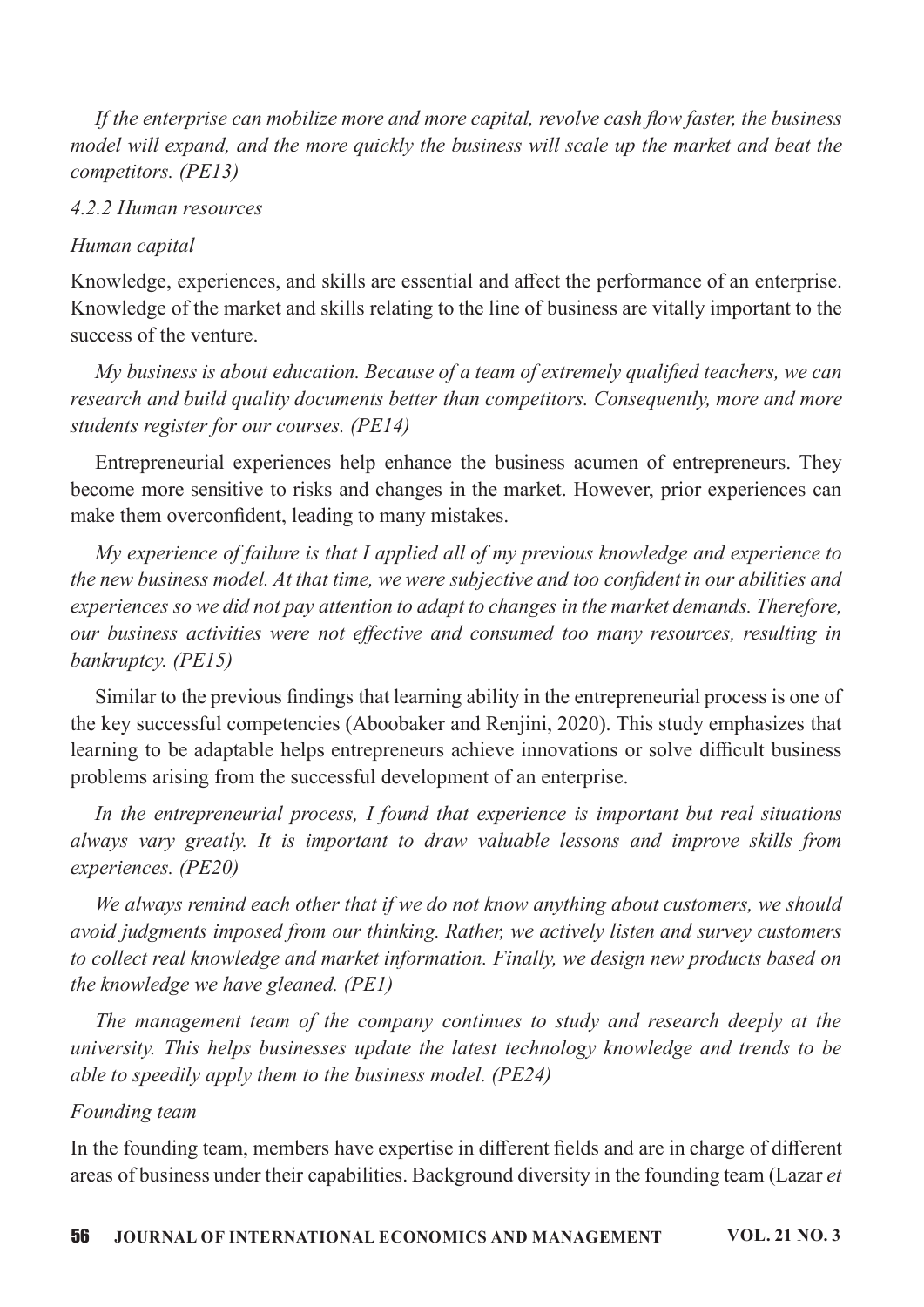al., 2020) does not only help individuals compensate for the individual's limitation, together with knowledge and characters, it also stimulates new and creative ideas (Latif et al., 2020).

I suppose that in the age of Industry 4.0, entrepreneurs having expertise in information technology will have more advantages. However, to apply technology to business, entrepreneurs need knowledge and have experience in management, marketing, human resources, etc. Therefore, a diverse team would ensure more success. (PE18)

However, the founding team with many members can also cause many risks and difficulties in the operating process (Xing *et al.*, 2020). Firstly, in the early stage, members can become conflicted when trying to achieve the common vision and orientation of the enterprise because each of them has diverse views. Secondly, when the business starts to enter a stable and profitable phase, it would be very easy to generate internal competition or envy for each other if clear regulations were not initialized at the commencement of the startup. The above can cause internal divisions and conflict of interest amongst founding team members. Also, some members may leave the business, disrupting the enterprise.

The cause of my failure comes from internal conflicts. When starting the business, the founding team didn't discuss specifically and clearly the rules and agreement. We all thought that we would simply divide the same quantity of shares for each person. However, during the venturing process, some people worked harder than others, and began to ask for equality; however, there were those not working as hard. Lastly, there were so many internal conflicts that divided the team and consequently, the enterprise was forced to close. (PE8)

There are many people having objections and being dissatisfied with my management style and orientation; meanwhile nobody dared raise their concerns to me. These people only talked behind my back until my mindset was completely different from theirs. Then I was the one who had to leave the business although I was the founder. The cause of my departure was that my share was lower than the total of theirs. (PE12)

## Psychological Capital

Psychological capital is another aspect that affects the success of startups. The three main psychological characteristics are used to distinguish business groups, which are frequently mentioned in previous studies; these are the groups that need to achieve, the group that tends to accept risks, and the group that is likely to be successful in keeping control (Brockhaus, 1982). Entrepreneurship is a difficult process with a high probability of failure. Therefore entrepreneurs need to have good stamina and persistence in overcoming the many difficulties and failures arising during the venture. Furthermore, the strong spirit of entrepreneurs is a huge source of encouragement and engagement with employees when the startup is in difficulties.

The resilience of the founder and the founding team is very important to the survival of the enterprise. They need to be hard-headed and try in every way and time by time to achieve goals.  $(PE19)$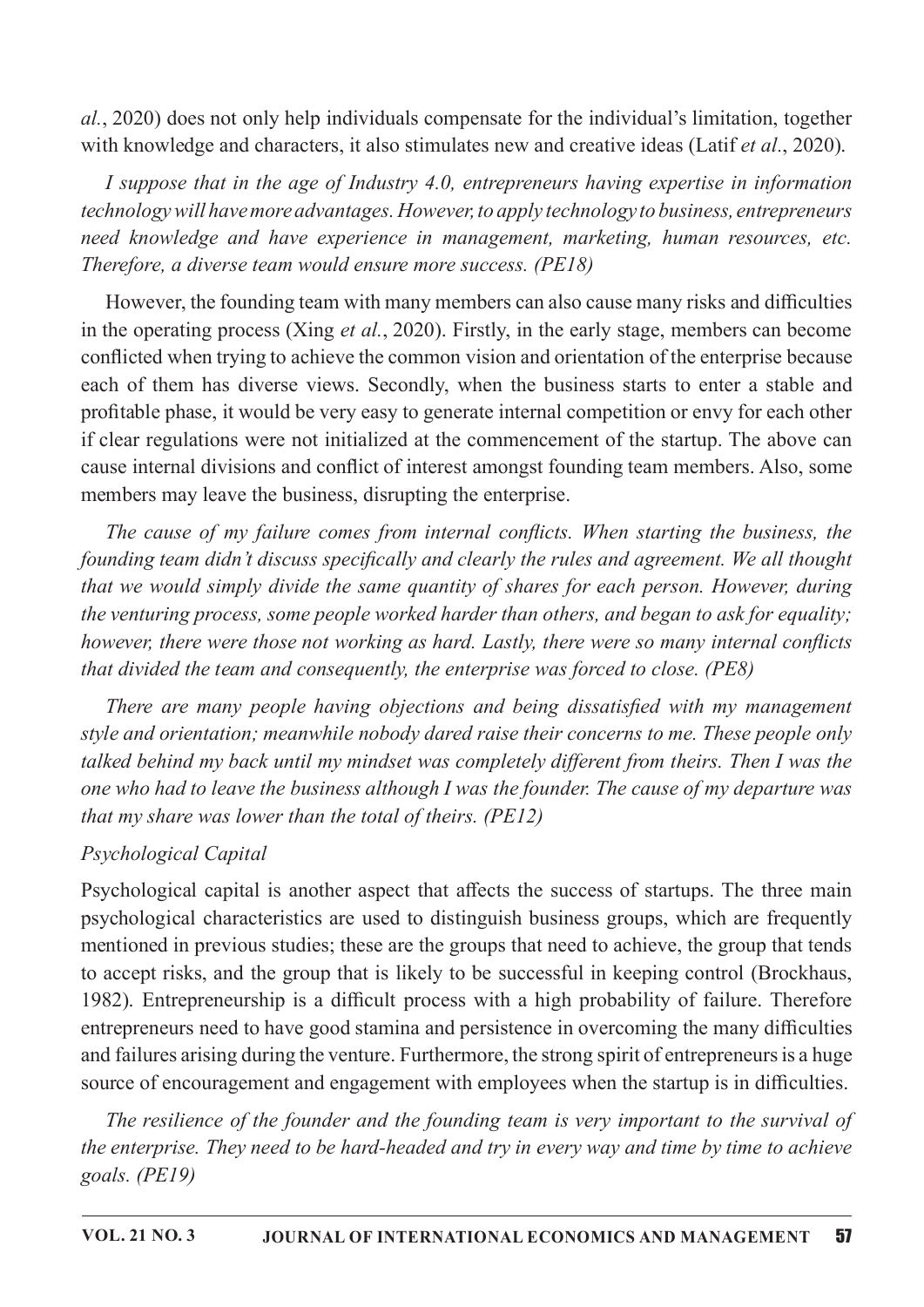The cause of my failure in the first startup is to be half-hearted, without strong and definite motivation to achieve success. On the other hand, poor endurance and the lack of patience made me have no effort to try. (PE10)

Optimistic entrepreneurs have a positive attitude towards risks and failures. They are more willing to take initiative to challenge and be proactive to analyze and seek support to overcome difficulties. Entrepreneurs consider mistakes or failures as a growing process, whilst correcting, learning, and responding to feedback.

When starting a business, we always try error-and-correction of things. We made a lot of mistakes and failures to strive to achieve the final result. However, it is necessary to realize that mistakes are necessary and it is impossible to avoid them.  $(PE21)$ 

The most difficult time is when entrepreneurs learn and develop to the fullest. When the enterprise is successful, everything is easy, and so the entrepreneur is unable to recognize the difficulty or weakness to improve.  $(PE19)$ 

#### Social Capital

People in the network of entrepreneurs may be potential customers, investors, professionals, valuable advisors, or mentors for startup businesses. Successful entrepreneurs also have a high sense of the development of their social capital. They actively create new social relationships, seek advice from their peers, and attend many activities to expand their networks.

I built a wide network with many people. Therefore, I received a lot of support about location, facilities, and consultations from partners as well as enticing former employees and colleagues to join my own business.  $(PE15)$ 

My enterprise is a member of a startup support program [named ...]. Here, we receive highly specialized advice and an effective community to share experiences and seek valuable support resources. In addition, when having free time, I also participate in seminars for startup programs as being speakers to find potential employees. (PE6)

She pays attention to maintaining and developing positive social relationships, by enthusiastically helping people, even though the relationship is minimal. Maybe they can't help me now, but they might help me in the future.  $(PE21)$ 

Social capital is an effective source of motivating entrepreneurs when they meet difficulties or want to update knowledge in the new activities of the business (Dana *et al.*, 2020).

The relationship is crucial to the business's success. Especially when complex difficulties arise, these relationships are very helpful to help entrepreneurs solve problems. They can find more entrepreneurial -experienced friends or professionals to seek advice.  $(PEI)$ 

#### Cultural capital

When a startup begins to expand its scale, the role of cultural capital is vital. By promoting entrepreneurial spirit and family culture, entrepreneurs can make the most of their strength,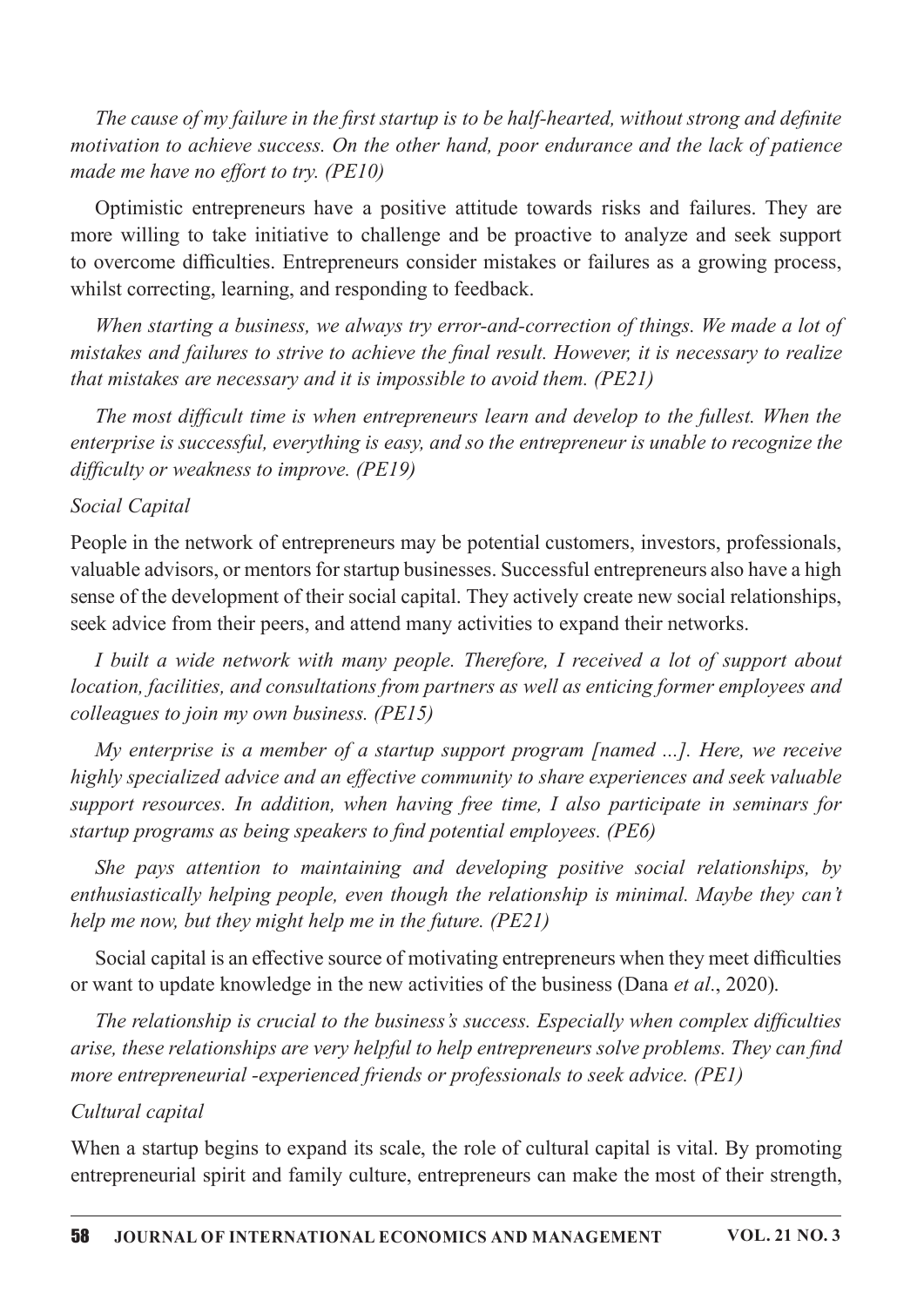intelligence, and employee loyalty. For local startups, family culture derived from the Vietnamese communities (Pham et al., 2019) becomes momentous.

Startups have limited resources, so remuneration policies cannot be as attractive as larger companies. Therefore, they have difficulty in keeping and attracting talents. In this case, entrepreneurs need to focus on building entrepreneurial spirit in the whole company so that employees are stimulated and engaged in the company's mission and development. Along with that, family culture should be built to closely connect and care about all members as if they were a family. As a result, employees will have a sense of dedication, contributing to the overall value of the company rather than just highly appreciating wages and benefits. (PE19)

The great thing about youth is that they are very passionate, enthusiastic and can endure along with the enterprise to overcome the difficult period. They appreciate the value of work, the opportunity to learn, and want to challenge themselves rather than the financial value. Thus, if the enterprise gives them enough space for them to develop themselves, they will be extremely loyal and dedicated and vice versa. (PE2)

Understanding the personal core values helps entrepreneurs become more persistent, determined and increase risk-taking and retain their optimism. This study finds that young entrepreneurial success does not only come from monetary success, reputation, or social status but from personal values; that is, freedom and personal satisfaction. On the contrary, if entrepreneurs do not clearly define which values they expect to gain, when facing difficulties, they will quickly lose enthusiasm.

When I run the business, I have an opportunity to actualize my secret dream and live my life as I am.  $(PE21)$ 

I have never been worried or pressured about money because my achievements are more meaningful than money. I am always happy when I can do what I am passionate about and create the value that I appreciate.  $(PE24)$ 

To start a business, the level of desire for entrepreneurship is extremely important in decision making. Other factors such as knowledge or capital at that time don't affect me so much. It is necessary to understand deeply the level of your commitment and how much you can sacrifice for entrepreneurship by answering some questions such as: What do you really want? Who do you want to become like? Why do you do this or that? (PE6)

Business ethics helps entrepreneurs build a good reputation and trust from customers and investors. Entrepreneurs who respect moral values including integrity, transparency, and honesty are more likely to gain a business advantage. In addition, these entrepreneurs also take care of their employees and endeavor to support their career development. Consequently, employees are more engaged and devoted to the enterprise.

The leaders themselves are righteous and transparent people which helps recruit employees to have the same values as themselves. Therefore, entrepreneurs can reduce cheating risks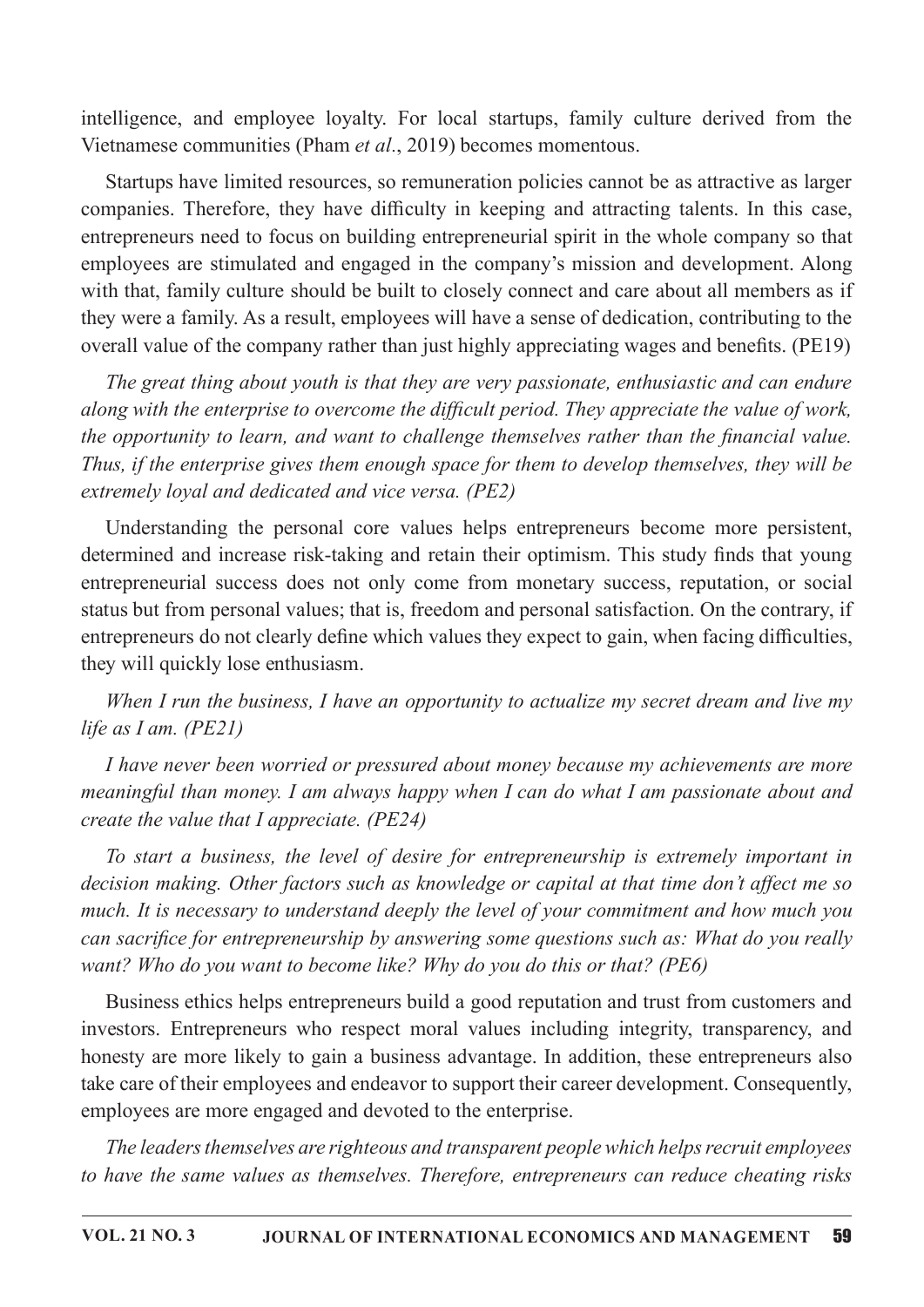or conflicts in the business. Furthermore, it is easier for them to call on support from entrepreneurial communities and build good customer relationships. (PE14)

I am always concerned about the lives of employees and try to make them feel proud of their duties to the company. Only when they have the belief in both their boss and the enterprise, can they be wholeheartedly devoted and dedicated to work. (PE19)

#### 4.2.3 Technology

Small enterprises in Vietnam are now able to apply high technology to solve difficult problems in the market place. These enterprises can scale the market extremely quickly by using a lean business model. This is because, with technology, employees only need to maintain smallscale staffing levels to develop products, which can limit human resource risks and reduce operating costs.

In the context of the industrial revolution 4.0, the majority of business models all have combined technology factors to increase competitive advantages. Thus, their products are delivered faster with cheaper prices and are more efficient. (PE18)

The enterprise developing technology and software products only need initially focus on two things. The first is developing and innovating new products with more competitive utilities in comparison with old products on the market. The second is selling these products to the market. Therefore, the enterprise has the advantage of low staffing, thus avoiding the risks in *personnel management. (PE6)* 

Second, enterprises in traditional business also agree that the technology foundation is very important to expand the business scale. Applying information technology and management software helps to optimize the operation process, avoid unnecessary operating costs and enhance communication within the enterprise.

Although the enterprise is in education, we have our tech team being responsible for designing internal information management software. Thanks to this software, we can manage, control and ensure the quality of all classes when expanding the chain of classrooms. Financial reports, remuneration, and spending lists in a month are updated directly to the CEO. In addition, the tech team is trying to test the use of information technology to improve the experience of learners. (PE1)

Entrepreneurs in the high-tech sector believe that the technology components of a product will invariably lead to success. Although startups in the technology sector have many favorable factors, to succeed, enterprises need to build several technology applications that can be futuristic and catch up with the actual needs of the market.

"In the field of Fintech many businesses imported technology to Vietnam from abroad. However, this was not a guarantee for success because the product was too new and not reliable enough" (118). In addition, "sometimes businesses can call for funding easily at the time the technology is highly appreciated and expected to generate more profits. However,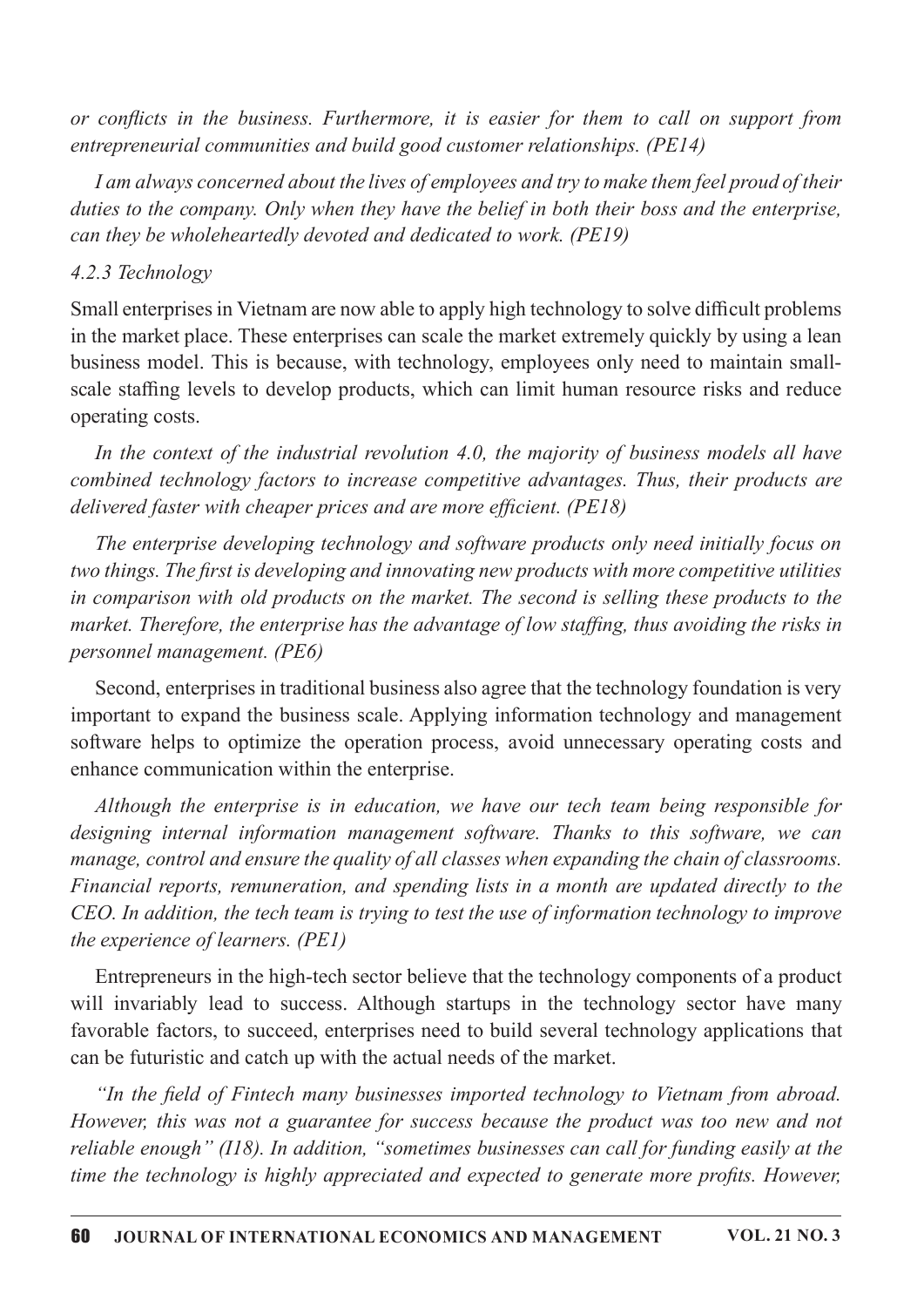when the moment passes, these businesses will face difficulties in actual business activities.  $(124)$ 

## **4.3 Entrepreneurial orientation**

Entrepreneurial orientation (EO) research has increased rapidly over the past ten years (Andrade-Valbuena et al., 2019). The key dimensions that characterize an EO include a propensity to act autonomously, a willingness to innovate and take risks, and a tendency to be aggressive toward competitors and proactive to marketplace opportunities. All of these factors - autonomy, innovativeness, risk-taking, proactiveness, and competitive aggressiveness - may be present when a firm engages in a new market entry (Lumpkin and Dess, 1996). EO includes management-related behaviors expressed among the highest level managers of the company (Covin et al., 2006).

## 4.2.1 Innovativeness

Innovative pioneering spirit refers to the trend of businesses supporting new ideas and experimenting with developing new products, services, or technology processes (Ramezan *et*)  $al., 2013$ ). Companies pursue innovation to meet the needs of customers; also when companies try to create new products or improve existing products, predict changes and opportunities to promote changes in the company's tactics and detection of future market demand (Storey and Hughes, 2013). Businesses with strong innovation capacity tend to prioritize experimentation and creativity. Thus, enterprises can increase competitive advantages and discover new potential markets. Because of these prospects, the higher the innovation capacity of the enterprise, the more they are attractive and promising to the eye of investors. In contrast, if businesses are not innovative, they will soon be eliminated from the marketplace.

Because my business model has never been in Vietnam before, the enterprise seemed to have no competitors. (PE9)

Enterprises pay attention to optimizing the operation process from receiving an order, information processing, confirmation, and delivery to customers by applying information technology. In this way, enterprises can enhance the satisfaction and loyalty of customers.  $(PEI3)$ 

In a market economy, to succeed, enterprises should focus on improvement and innovation dependent on market changes. It is a fact that enterprises with outdated business knowledge will quickly be eliminated.  $(PE15)$ 

## 4.2.2 Problem-solving skill

Innovative ideas come from the process when an enterprise researches a practical problem to seek new solutions. Many enterprises applied overseas technology to the local market which failed since they did not understand what and how these technologies would successfully be used in this new market, and what the market really needed.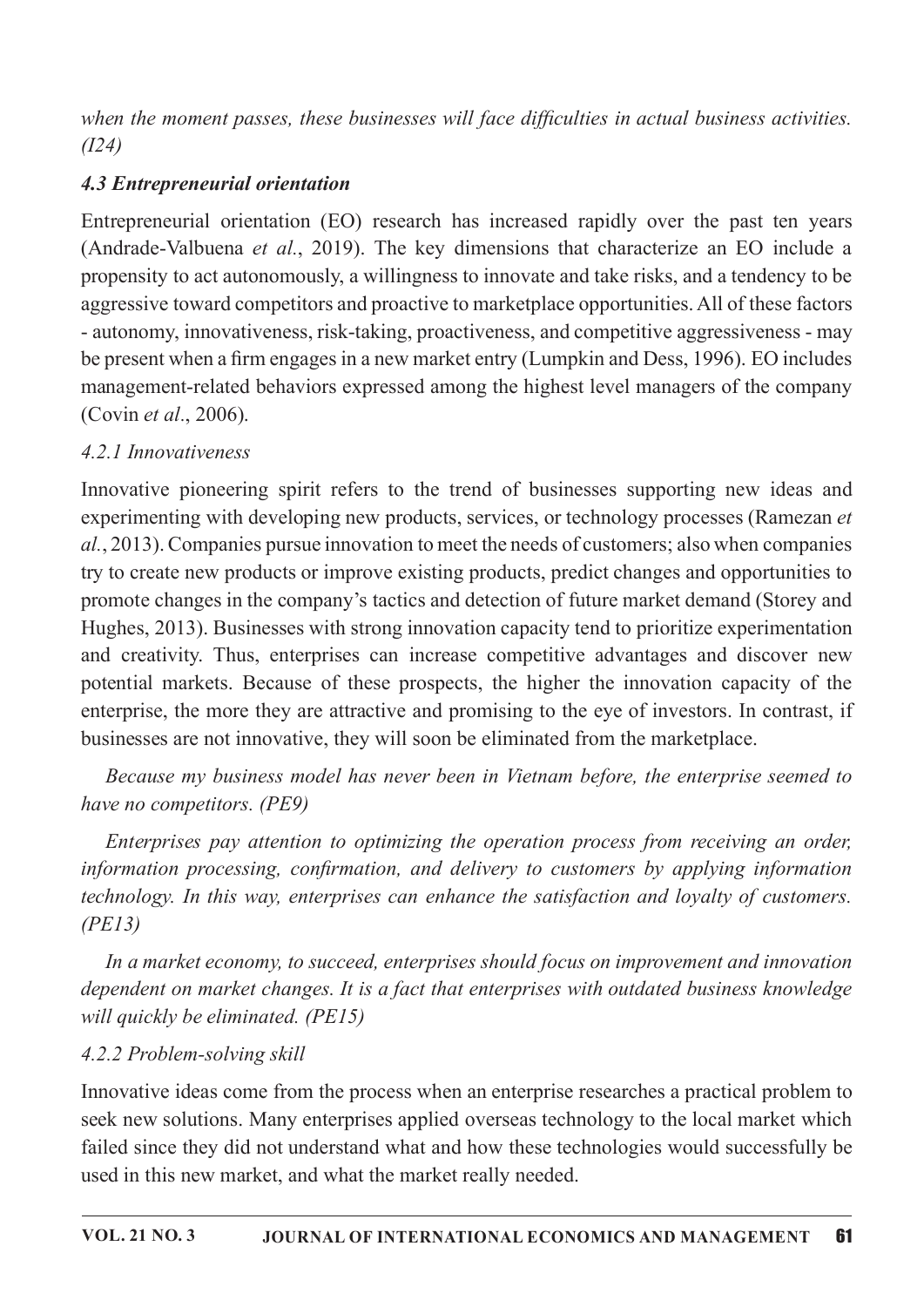The financial technology solution in anticipating stock market prices after being successful abroad was expected to continue to succeed in the Vietnam market. However, the business failed because the solution was so new to Vietnamese customers. The enterprise also has not *identified target customers who would need this solution. (PE18)* 

The enterprise in the field of fashion has continuously achieved success in developing new, innovative, Vietnamese-branded product lines that the market has not yet one similar product. To explain, I suppose that the breakthrough and impressive product lines must come from the research of the market and the grasp of the customers psychology. (PE19)

#### 4.2.3 Risk-taking

Risk factors are related to uncertainty in the results of ongoing projects (Sandhu and Khan, 2017); however, businesses may accept risks in a hope of high profitability. Risk-taking involves business and investment decisions in uncertain conditions. Accepting risks helps businesses capture opportunities, expand markets, and develop their market share. Vietnam's consumer demand is growing strongly with rapid changes thus opening up many business opportunities for enterprises that are capable of speedily catching up with the changing market trends.

We have always made breakthroughs. The breakthroughs are considered the turning points in the development process. We dared to do different things from what my business and other businesses were doing at that time to rise to become a new market leader. (PE19)

Although "one of the most crucial causes of success is the decision to start the business at the right time when the market has a strong demand for its products." (PE1), success is not easy. If the entrepreneur is too optimistic and confident in his/her capacity, rushing to enter the market without preparation for potential risks, failure is inevitable. Therefore, entrepreneurs need to actively manage risks within a certain limit and constantly learn to overcome new challenges.

For the enterprise to be like today, we have experienced countless failures. Each failure was hurtful but I myself and my team became mature and seasoned. If we had not had those difficult times, we would have never recognized our weaknesses. (PE19)

In addition, optimistic psychology and the desire for satisfaction of personal values are in a relationship with the level of risk-taking of entrepreneurs. Because they are not scared by the loss of money or being a failure, they will accept higher risks.

When I started my business, I encountered a lot of different problems I have never met before. Thus, I practiced so much to develop a way of thinking, problem-solving to become more sensitive to risks. (PE21)

### 4.2.4 Proactiveness

By being proactive in anticipating future market demand, startups can capture business opportunities quickly.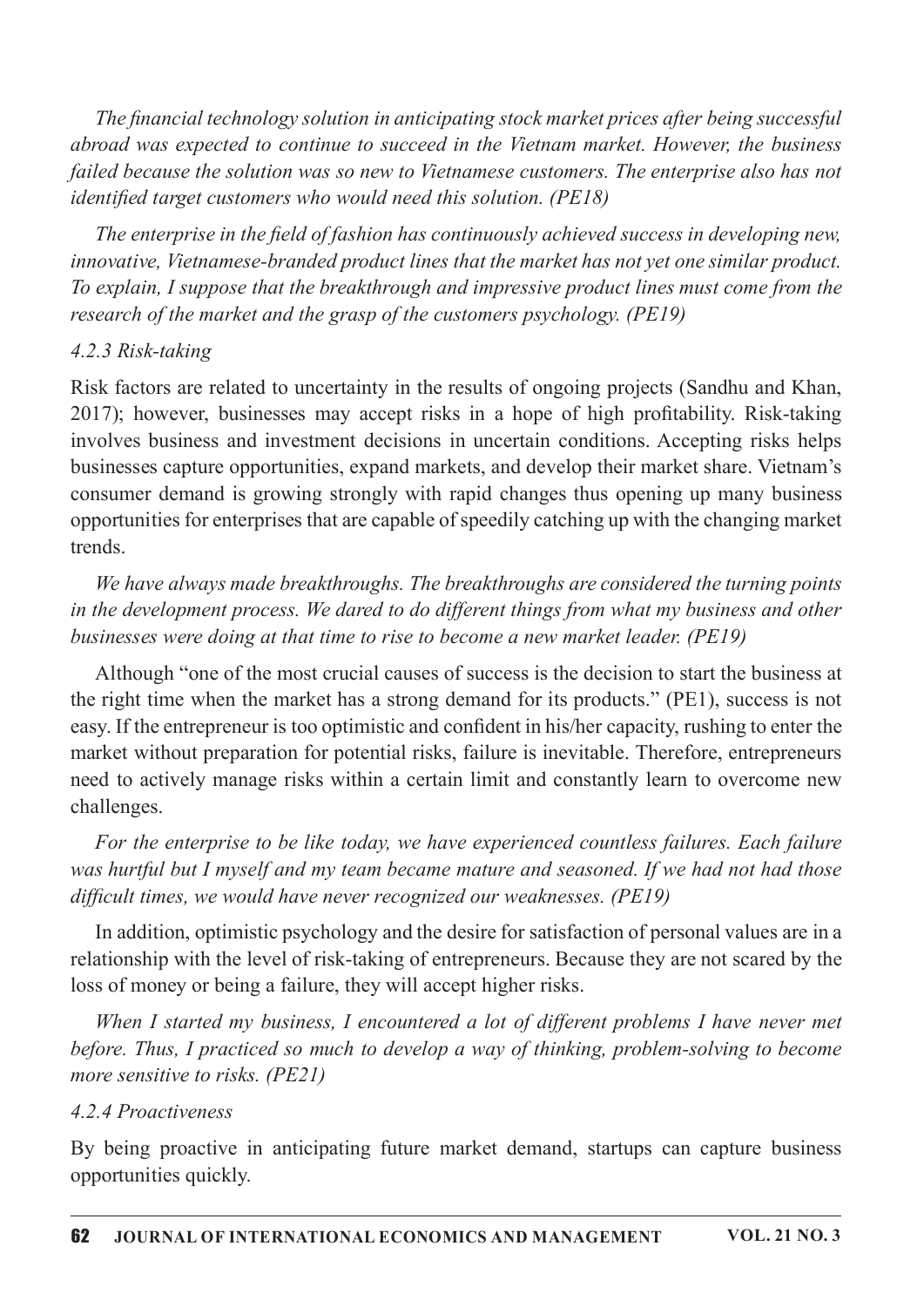One of the main reasons for the success of the business was that the business swiftly penetrated the market at the right time when the market demand was beginning to form and quickly developed after that. In the market, at that time there were very few other competitors.  $(PE11)$ 

Being proactive also includes actively building networks of business partners and seeking new opportunities.

Besides the business management in tourism services, I, along with several other important staff, regularly register to participate in tourism promotion seminars and programs to update ourselves on information about the Vietnamese tourism market and seek new business partners and opportunities. (PE20)

### 5. Discussion

Local entrepreneurs in a startup hub city of an emerging country were interviewed to understand the underpinning factors of their success/failure during their new venturing process.

## **5.1 Business model**

In previous research, good timing is one of the key factors for successful startups, instead of the full business models (Lussier, 1995). Using the model of Lussier (1995), Teng et al. (2011) found that the optimal time in introducing products and services to the market is one of the four most important factors contributing to the success and failure of small to medium enterprises in Singapore. In addition, the time for startups to adapt to the information network, collect knowledge, research on the market is also important in the inception phase of these businesses (Krzyżanowska and Tkaczyk, 2013). Our study supports that good timing can help a new venture grow.

This study, though, extends the above explanation that timing cannot guarantee longterm success. The market is ever-changing. Moreover, the Vietnamese market is growing at an extremely fast pace. The market may potentially have less competition initially, but may quickly become saturated, and be more competitive by the participation of rivals. If the business is only surfing rather than establishing a sustainable business model, it is doomed to failure. Furthermore, our study shows that an innovative, streamlined and flexible business model helps businesses increase adaptiveness by advancing, changing, and applying trendy activities. This finding is connected with the strategic management viewpoint that supports that flexible business models help businesses have a comprehensive view of the business operations and how to allocate investment resources reasonably.

## 5.2 Inputs

## 5.2.1 Financial capital

Kim et al. (2006) argue that financial capital should not be the main factor to start a business operating in the high-tech industry in the USA. However, our study finds that financial capital and financial management is an important factor to successfully help Vietnamese tech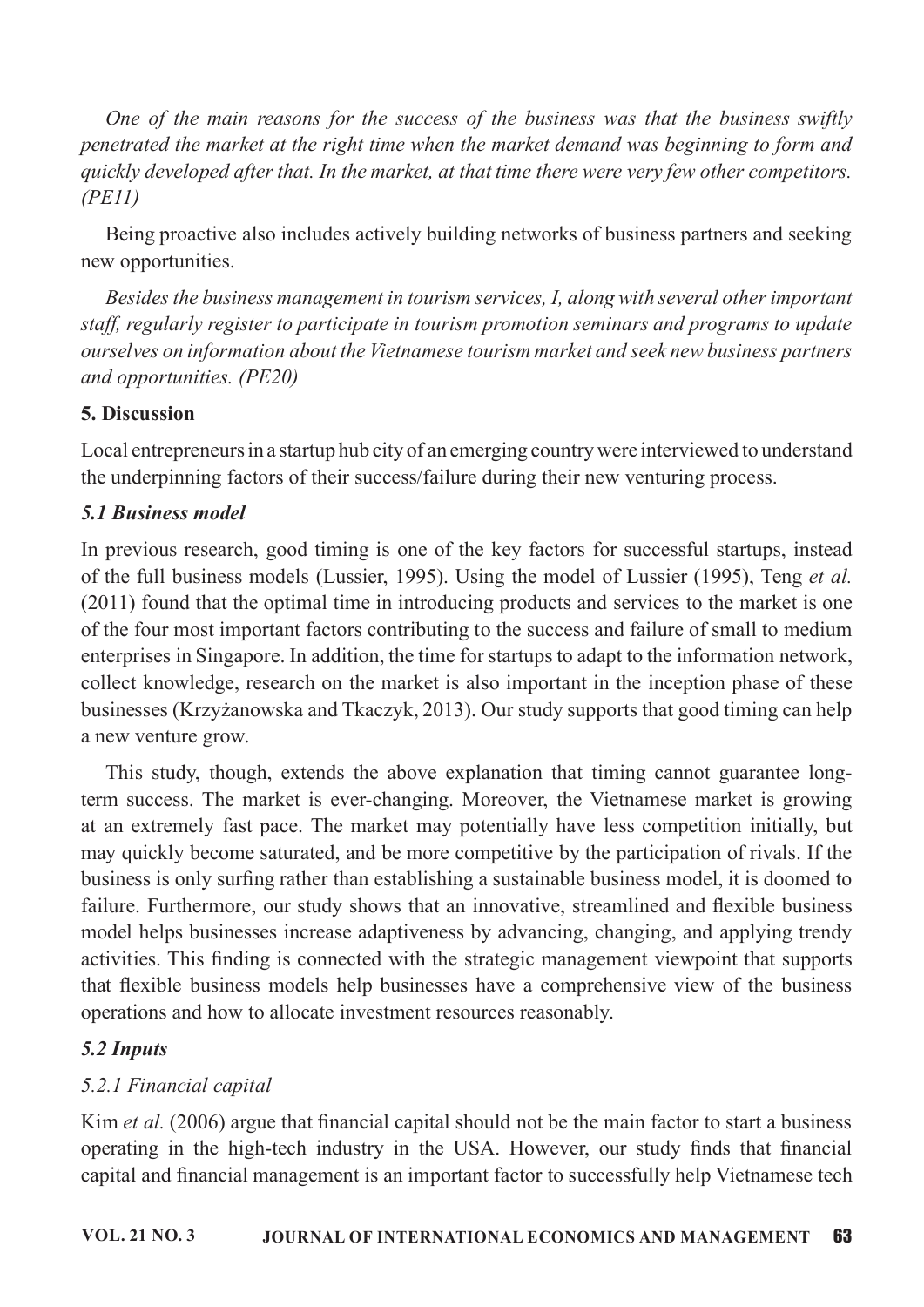entrepreneurs start their business. It is difficult for the entrepreneurs to initially gain trust from clients or funders for the product testing and developmental phase. Therefore, new venture creations in Vietnam now rely mainly on their equity or mobilizing funds from family and friends to finance their startup company. This finding is in line with the qualitative research findings of 18 high-tech companies in Belgium by Manigart and Struyf (1997) that the most important resource when starting a business is personal entrepreneur assets, followed by loans from banks.

#### 5.2.2 Human resources

Human resources, in this study, are the resources brought by founders and staff to startup projects. Human capital includes education, experience, knowledge, and skills of individuals in startups; characteristics of human capital leading to success in starting a business (Unger et al., 2011). Unger et al. (2011) also argue that there is a positive relationship between human capital and the success of businesses, and that relationship is more important in the startup phase than later on in a business. This study supports this relationship, reinforcing that this relationship is stronger for younger businesses than enterprises that have formed long ago. The findings support the above argument.

Stuart and Abetti (1990) emphasize that the previous work experience factor of entrepreneurs is one of the vital factors affecting the success of startups. This study does not fully agree with Stuart and Abetti (1990) since the study findings put more emphasis on entrepreneurs' continuous learning of new knowledge and acquiring new skills interactively. Moreover, our study states that the ability of entrepreneurs to explore and learn is also very important. Wang and Chugh (2014) and Funken *et al.* (2020) posit that entrepreneurs learn by doing, experiencing, making mistakes, and correcting mistakes. According to Eraut (2014), many studies on entrepreneurship education emphasize the importance of participating in the simulation, role play, teamwork, forging decision-making skills, and problem solving. Entrepreneurs also need to learn and accumulate their knowledge by interacting with others in the process of managing their business (Dimov, 2007).

The need for achievement, including financial success, opportunities for self-development, and recognition is one of the reasons for motivated entrepreneurs to start a business. For small and medium business owners in Vietnam, the reason why they want to become an entrepreneur can stem from a change in business culture and economic liberalization (Engholm, 1995). In particular, in the study of Vietnamese small business owners, Swierczek and Ha (2003) found that the challenges and desire to achieve are the main factors leading to the decision to start a business rather than a financial need, although Vietnamese culture values collectivism rather than individualism (Ralston et al., 1999).

Likely, Lussier's (1995) research model is no longer suitable with the current situation of emerging countries with high GDP growth, fast-moving development pace, and collective culture such as Vietnam. Specifically, Lussier's (1995) model only focuses on business owners as a single entity while startups in Vietnam are often established by a group of co-founders.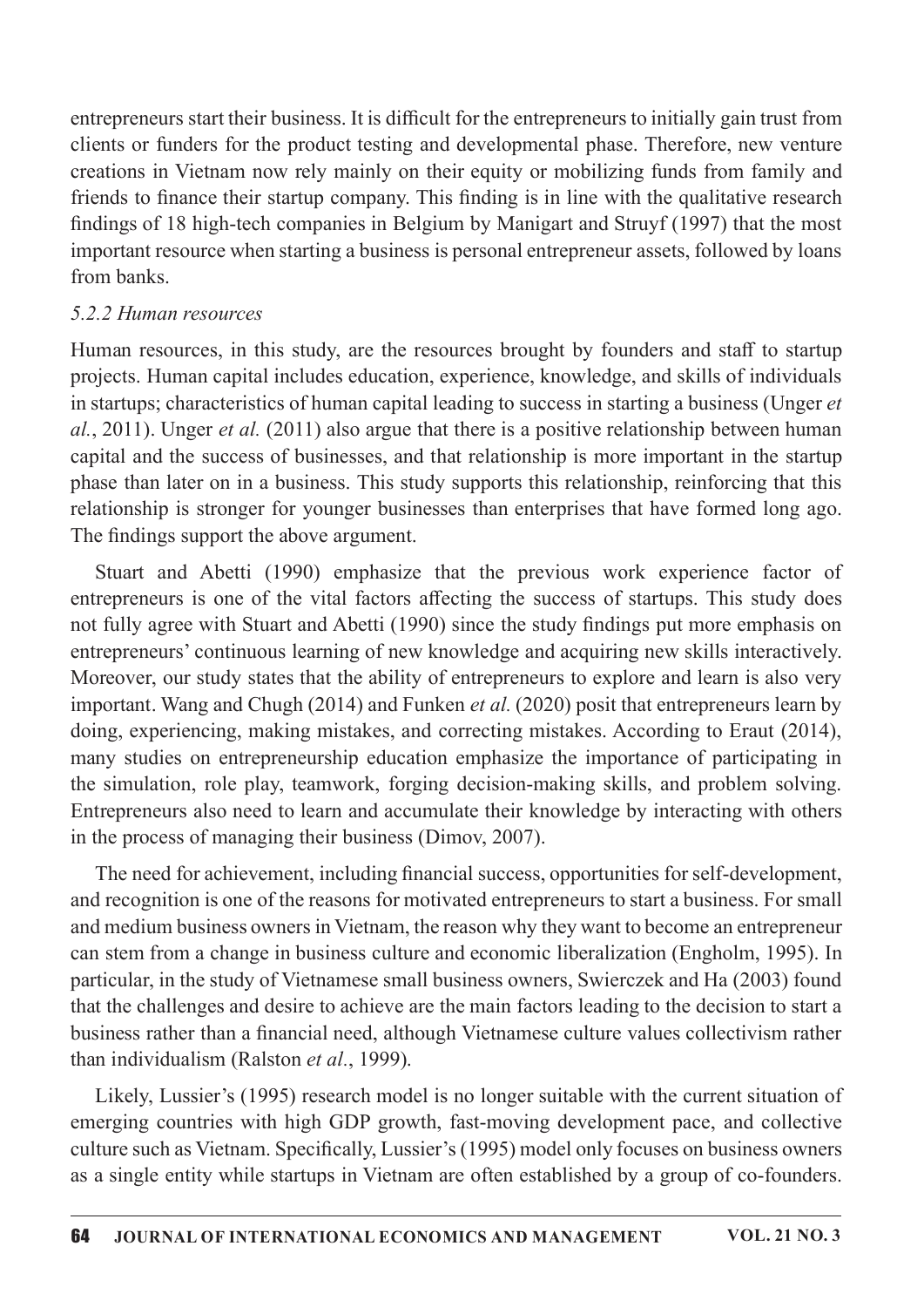Emerging from our empirical data is the collectivism and family culture in Vietnam influencing the success/failure of the startups. This unique finding contributes to the literature on success/ failure factors of new ventures in South East Asian countries, emphasizing the role of culture (Mackie, 2018) and the contextual role of social-cultural capital in youth entrepreneurship (Pillai and Ahamat, 2018).

## 5.2.3 Technology

Technology capability includes technical knowledge, trade secrets, patents, know-how, and other intellectual property (Hsieh and Tsai, 2007). Technology capacity is especially important for small and young businesses in the technology market because technology orientation can help the company operate more effectively (Wiklund and Shepherd, 2005). In addition, Frenkel *et al.* (2015) argue that an ecosystem of diverse technologies will encourage the creation of startups. However, in the research context, we find that although startups in the technology sector have many favorable factors, to succeed, enterprises need to build several technology applications that can be futuristic and suitable with the actual needs of the market.

## 5.3 Entrepreneur orientation

Risk-taking, innovation, and initiative are considered components of EO (Hakala, 2011). Risk-taking refers to the extent to which managers are willing to commit resources (Balodi, 2014). Lumpkin and Dess (1996) argue that startup companies often exhibit risk-taking behaviors, such as being willing to bear large debts or making important commitments, seizing opportunities in the marketplace. This paper argues that innovativeness, problemsolving skills, risk-taking, and proactiveness are the success factors of entrepreneurship whereas endurance has been of value for centuries.

Covin *et al.* (2020) show that the clear impact of EO of individual entrepreneurs during the venturing process is the critical success factor of startups at the organizational level. The findings of this study share the same viewpoint of Covin and Lumpkin (2011).

Lumpkin and Dess (1996) add two other aspects to EO, namely competitiveness and autonomy. Competitive dynamism refers to a business trend in challenging competitors to penetrate or improve their position in the market. Autonomy refers to independent actions taken to bring new projects (Balodi, 2014). These subthemes, however, are not defined in the empirical material of this study.

EO can be achieved by combining the EO characteristics in different ways depending on the type of business opportunity that the business faces (Laukkanen *et al.*, 2013), which is supported by our findings. This study finds that problem-solving skill, not autonomy, is one of the success factors of a new venture. It is possible that problem-solving skills, either individually or with someone's help, could be significant to the success of a venture in the country that embraces the collectivism values.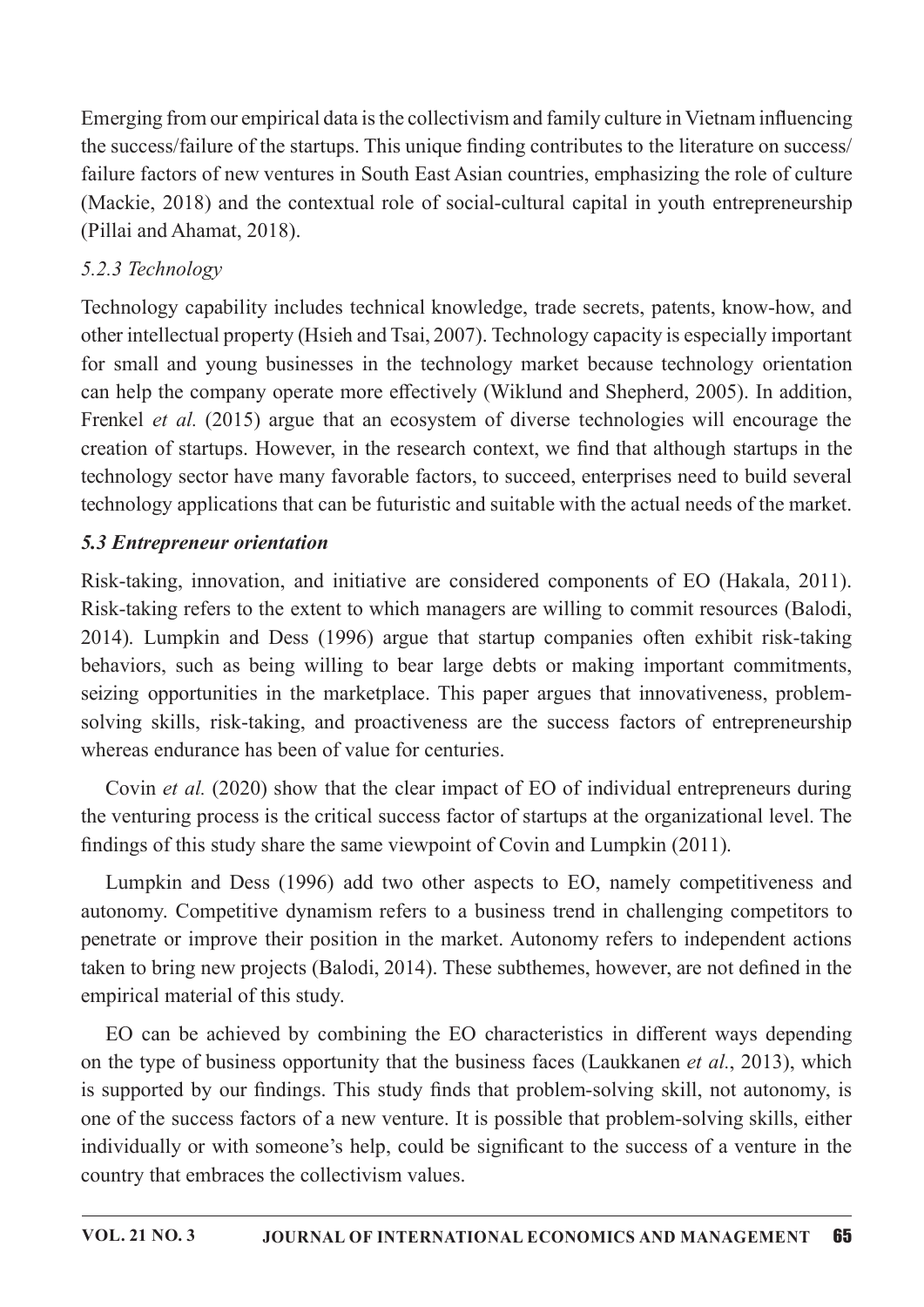After analyzing the qualitative data, our paper proposes a conceptual framework of success/ failure factors of an entrepreneurial venture, including business model, inputs, and EO in Figure 1.



Figure 1. Proposed conceptual model of success/failure factors of a new venture created by young entrepreneurs in an emerging country

**Source:** The authors' research model development

In the beginning, the analytical framework for the study was adopted from Lussier (1995) including the concepts of capital, record keeping and financial control, industry experience, management experience, planning, professional advisors, education, staffing, product/service timing, economic timing, age of owner, partners, parents owned a business, minority, and marketing skills. Based on our study findings, product/service timing, economic timing, partners, and staffing in Lussier's (1995) analytical framework are a few of the components related to the business model. Further, in the research context of Vietnam - a developing country - record keeping and financial control, industry experience, management experience, education, planning, and marketing skills are the necessary human capital inputs, apart from the non-financial capital such as social capital, psychological and cultural capital, to enable the success of young entrepreneurs. Our paper also extends Lussier's (1995) framework by incorporating EO which is connected with the talent by the birth of each entrepreneur and his/her team. This extension makes new venture success/failure prediction models more applicable to different cultures and geographical locations. As a result, the paper's conceptual model (Figure 1) contributes to the EO theory (Covin and Lumpkin, 2011). At the inception,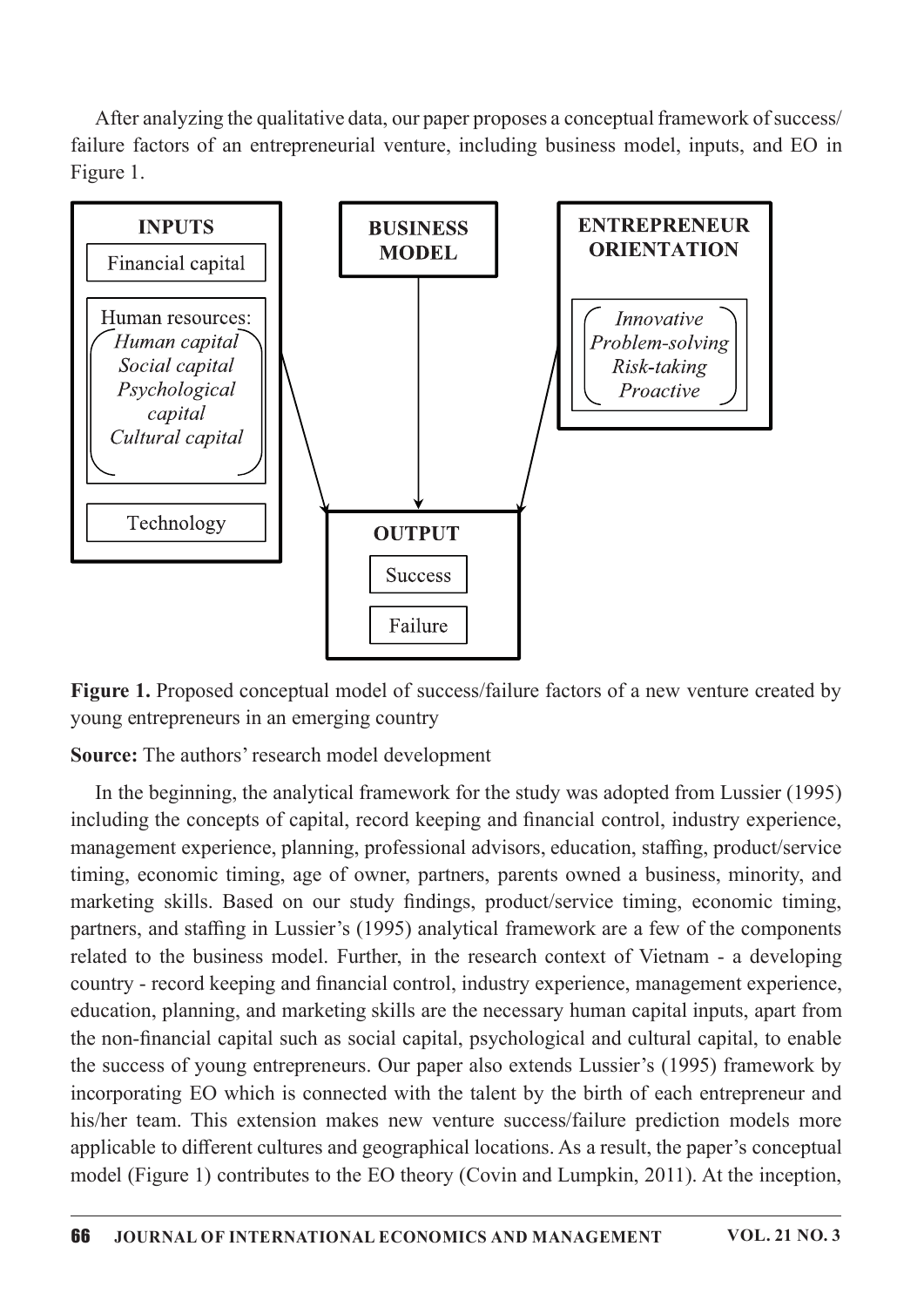the entrepreneurs usually have a business model, financial and human resources. After that, EO takes effect.

## 6. Conclusion and future research

This study concentrates on an in-depth understanding of how and why local entrepreneurs in Hanoi, Vietnam were successful or failed. The framework of Lussier (1995) was applied to analyze the empirical material. The study finds that business models, entrepreneurial inputs and EO affect the life of a new business venture. From the empirical material, a conceptual model of the success or failure factors in entrepreneurship in emerging countries has been proposed. Emerging from the qualitative data is the key findings that the human capital, social capital, psychological capital, and cultural capital are important inputs. Meanwhile, technology is also important but not as critical as the business model for the success of an entrepreneurial startup; and proactiveness but not autonomy is a crucial factor. The in-depth explorations of the factors that drive and impede the success/failure of the interviewees in this paper may offer insight into the success/failure factors of new ventures created by young entrepreneurs in emerging countries.

## **6.1 Theoretical implications**

We extend the Lussier's (1995) research strand around the underpinning factors of success in starting up a business. We build on Lussier's (1995) quantitative body of literature by undertaking a qualitative study to provide an in-depth understanding of the range of factors of success/failure of local entrepreneurs in a startup city in an emerging country, i.e., Hanoi, Vietnam. The key issues to emerge are the business model, the inputs including financial capital, human resources (i.e., human capital, social capital, psychological capital, and cultural capital) and technology, and the entrepreneurial orientation (i.e., innovative, problem-solving, risk-taking, and proactivity) as the critical success/failure factors. Interestingly, technology is an important input but not as critical as the business model for the success of an entrepreneurial startup; and pro-activeness but not autonomy is a crucial factor, which is not concluded in Lussier's (1995) body of literature. Moreover, our conceptual model built on these factors links with EO theory (Covin and Lumpkin, 2011) at the individual-level and team-level.

## **6.2 Managerial implications**

The conceptual model gives entrepreneurs several implications in the venture process in emerging countries. First, entrepreneurs are advised to build a clear business model with all the vital elements of business without neglecting the simplicity and flexibility of the business model and focus on investing in innovative research activities to improve the business models continuously.

Second, startups should be financially prepared as the firm may face difficulties in revenue and raising funds during the testing and product development phase. Businesses need to pay special attention to managing financial flows, focusing financial resources on the core business activities of enterprises, especially product development and customer expansion.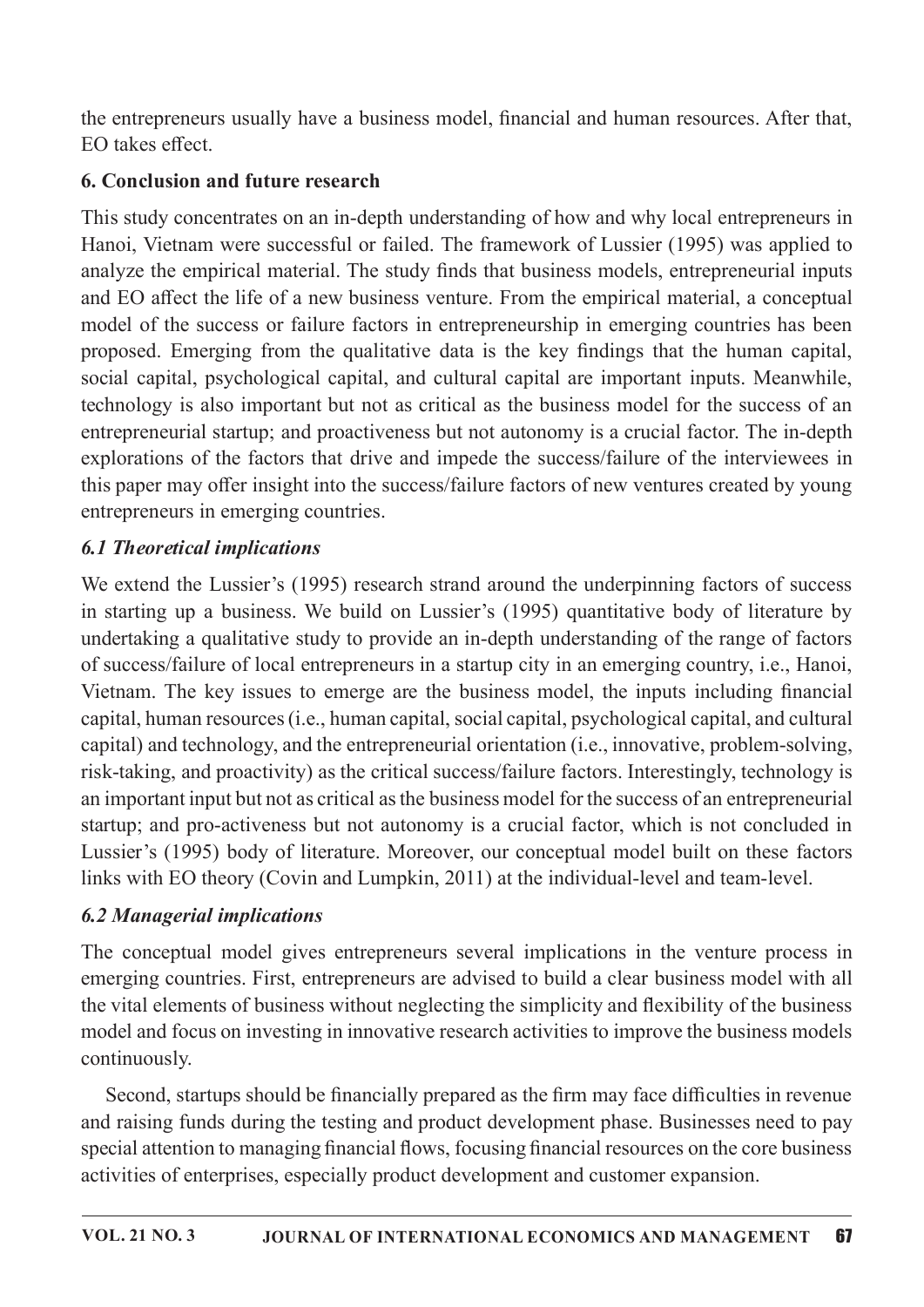Third, startup entrepreneurs should carefully choose co-founders that match their personalities and characteristics to avoid internal conflicts. Importantly, a diverse workforce of professional backgrounds and capabilities in many different areas partially helps businesses succeed.

Fourth, the knowledge, skills, and experience of entrepreneurship are of great value and need to be constantly accumulated by entrepreneurs. However, the market is inevitably changing and volatile, businesses should not be subjective and over-reliant on previous knowledge and experience but be innovative in business models instead. Another factor that promotes innovation in businesses is the ability to learn from the founders.

Fifth, startups should build a strong entrepreneurial spirit among all members and convey the company's mission and vision to employees to stimulate employees' faith in the value of the business. Startups also need to pay attention to employees and consider forming a familylike connection among them so that they have the feeling of contributing to a common value, rather than compensation.

Six, innovative business needs to be built into corporate culture, encouraging and allowing employees to explore, discover and test new ideas. Innovation can be applied to minor activities of the business.

Last but not least, firms should take a proactive attitude to confront unexpected risks in business. The risks of starting up a business are inevitable, so firms should form and develop the ability to adapt, manage and actively learn to find ways of curtailing these threats speedily.

This paper has limitations. The meso-level and macro-level environments such as relationships with parent organizations, regional contexts, sectoral situations, business culture, government, and startup community, might count in the success/failure of a new venture. Moreover, as all of the interviewees are successful entrepreneurs from a nonfinancial perspective, i.e. their start-ups have existed for more than one year, it would be more informative if the authors could diversify the research sample by interviewing entrepreneurs who failed then compare two groups of entrepreneurs. Future studies are proposed to look into these factors. One more interesting direction to study further is to test the conceptual model developed by this study in a quantitative approach.

*Acknowledgment:* We would like to thank Pham Thi Tran and Dang Huong Ly for their assistance, and the two anonymous reviewers for their helpful comments.

#### **References**

- Aboobaker, N. and Renjini, D. (2020), "Human capital and entrepreneurial intentions: do entrepreneurship education and training provided by universities add value?", On the Horizon, Vol. 28 No. 2, pp. 73 - 83.
- Adobor, H. (2020), "Entrepreneurial failure in agribusiness: evidence from an emerging economy", Journal of Small Business and Enterprise Development, Vol. 27 No 2, pp. 237 - 258.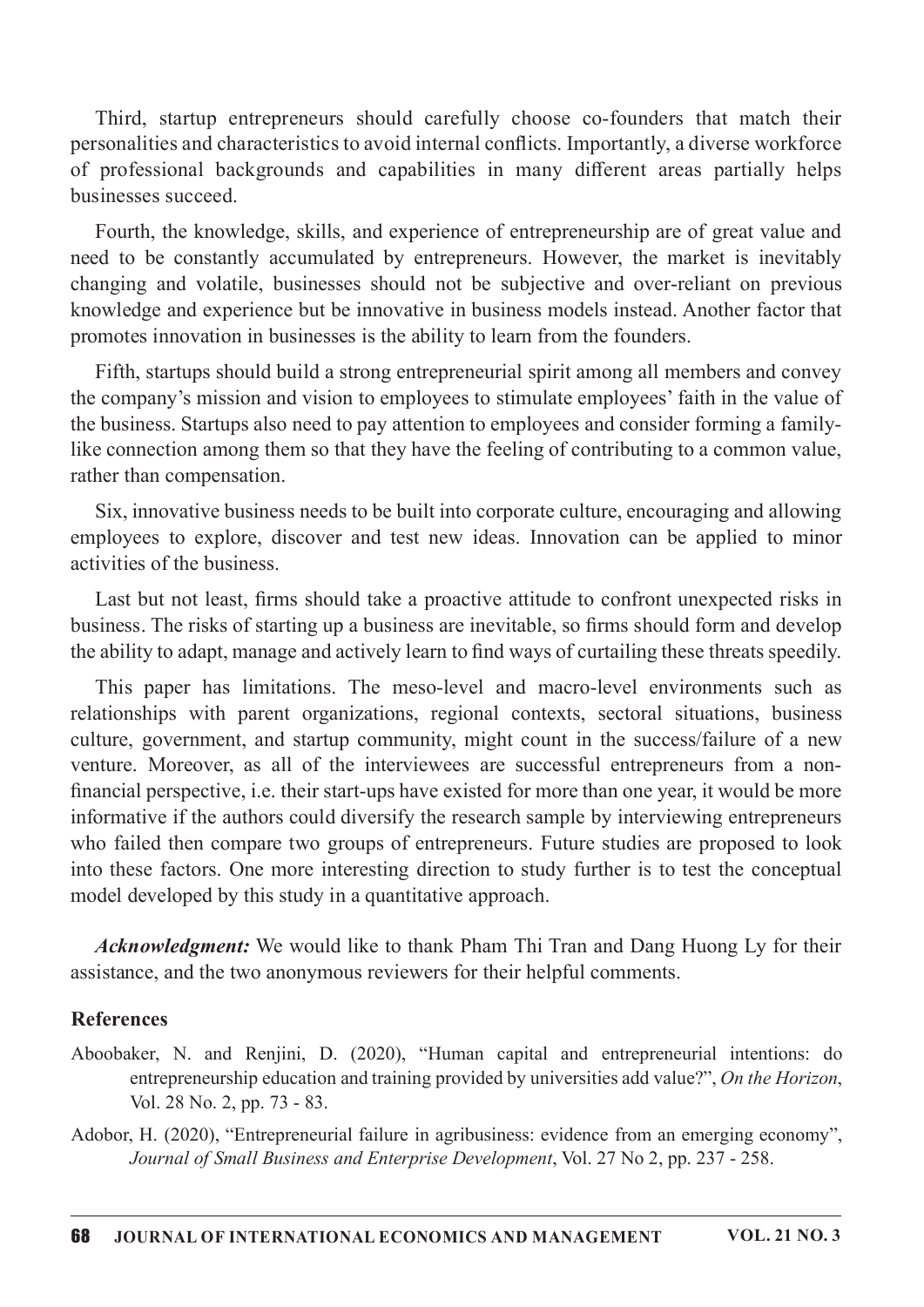- Andrade-Valbuena, N.A., Merigo-Lindahl, J.M. and Olavarrieta, S. (2019), "Bibliometric analysis of entrepreneurial orientation", World Journal of Entrepreneurship, Management and Sustainable Development, Vol. 15 No. 1, pp. 45 - 69.
- Anwar, M., Tajeddini, K. and Ullah, R. (2020), "Entrepreneurial finance and new venture success-the moderating role of government support", Business Strategy & Development, Vol. 3 No. 4, pp. 408 - 421.
- Baidoun, S.D., Lussier, R.N., Burbar, M. and Awashra, S. (2018), "Prediction model of business success or failure for Palestinian small enterprises in the West Bank", Journal of Entrepreneurship in *Emerging Economies, Vol. 10 No. 1, pp. 60 - 80.*
- Balodi, K.C. (2014), "Strategic orientation and organizational forms: an integrative framework", European Business Review, Vol. 26 No. 2, pp. 188 - 203.
- Blažková, I. and Dvouletý, O. (2019), "Investigating the differences in entrepreneurial success through the firm-specific factors", Journal of Entrepreneurship in Emerging Economies, Vol. 11 No. 2, pp. 154 - 176.
- Brockhaus, R. (1982), The Psychology of the Entrepreneur, Englewood Cliffs, NJ: Prentice-Hall.
- Bygrave, W.D. and Hofer, C.W. (1992), "Theorizing about entrepreneurship", *Entrepreneurship Theory and Practice, Vol. 16 No. 2, pp. 13 - 22.*
- Clark, C.M. and Harrison, C. (2019), "Entrepreneurship: an assimilated multi-perspective review", Journal of Small Business & Entrepreneurship, Vol. 31 No. 1, pp. 43 - 71.
- Covin, J.G., Green, K.M. and Slevin, D.P. (2006), "Strategic process effects on the entrepreneurial orientation-sales growth rate relationship", Entrepreneurship Theory and Practice, Vol. 30 No. 1, pp. 57 - 81.
- Covin, J.G. and Lumpkin, G.T. (2011), "Entrepreneurial orientation theory and research: reflections on a needed construct", *Entrepreneurship Theory and Practice*, Vol. 35 No. 5, pp. 855 - 872.
- Covin, J.G., Rigtering, J.C., Hughes, M., Kraus, S., Cheng, C.F. and Bouncken, R.B. (2020), "Individual and team entrepreneurial orientation: scale development and configurations for success", Journal of Business Research, Vol. 112, pp. 1 - 12.
- Dana, L.P., Gurau, C., Light, I. and Muhammad, N. (2020), "Family, community, and ethnic capital as entrepreneurial resources: toward an integrated model", Journal of Small Business Management, Vol. 58 No. 5, pp. 1003 - 1029.
- Dimov, D. (2007), "Beyond the single-person, single-insight attribution in understanding entrepreneurial opportunities", Entrepreneurship Theory and Practice, Vol. 31 No. 5, pp. 713 - 731.
- Engholm, C. (1995), *Doing business in the new Vietnam*, Prentice Hall Direct.
- Eraut, M. (2014), "Developing knowledge for qualified professionals", in McNamara, O., Murray, J. and Jones. M. (Eds), *Workplace learning in teacher education*, Springer, pp. 47 - 72.
- Frenkel, A., Israel, E. and Maital, S. (2015), "The evolution of innovation networks and spin-off entrepreneurship: the case of RAD", *European Planning Studies*, Vol. 23 No. 8, pp. 1646 - 1670.
- Funken, R., Gielnik, M.M. and Foo, M.D. (2020), "How can problems be turned into something good? The role of entrepreneurial learning and error mastery orientation", *Entrepreneurship Theory* and Practice, Vol. 44 No. 2, pp. 315 - 338.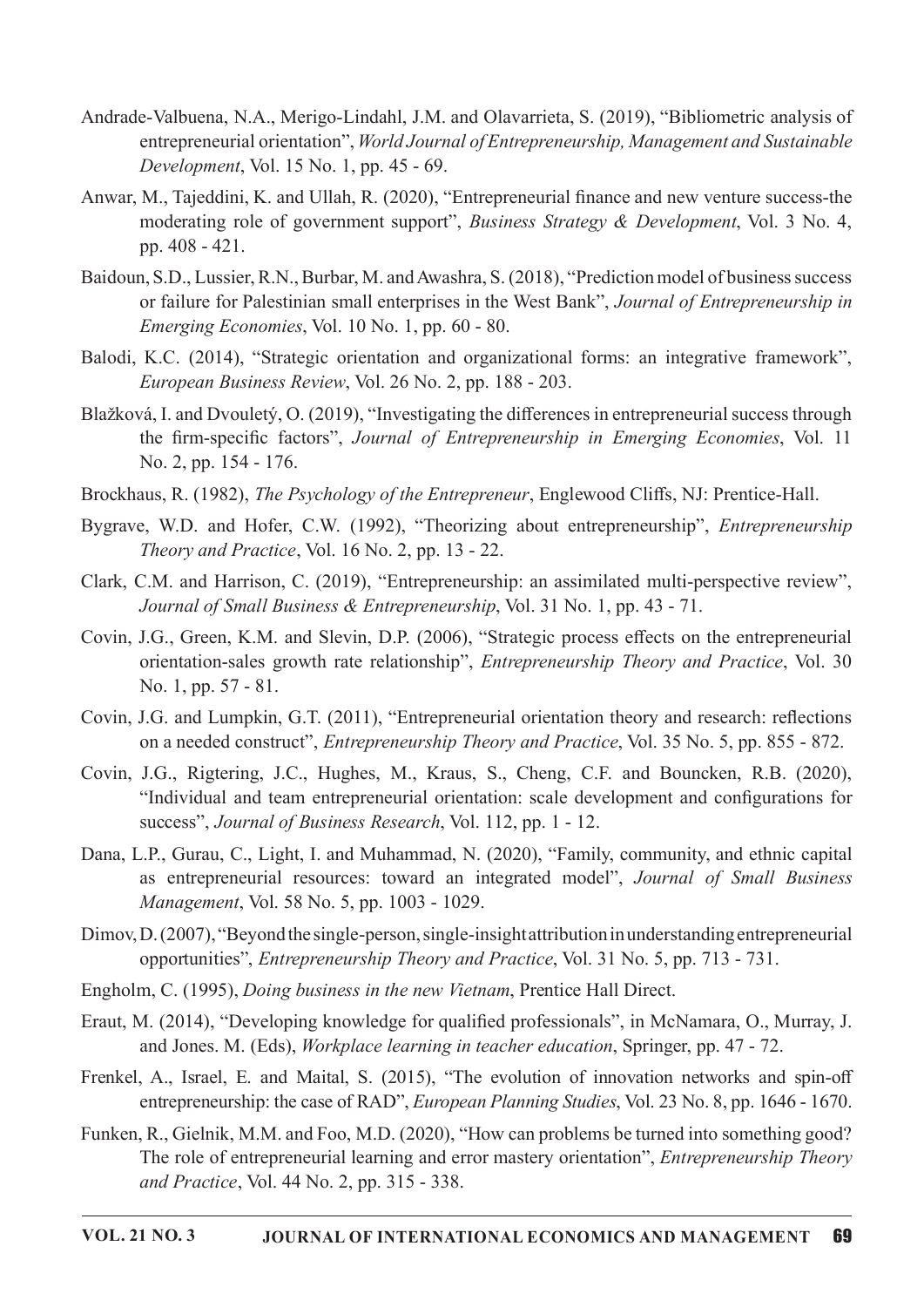- Gartner, W.B. (1985), "A conceptual framework for describing the phenomenon of new venture creation", Academy of Management Review, Vol. 10 No. 4, pp. 696 - 706.
- Ghouse, S.M., Mcelwee, G. and Durrah, O. (2019), "Entrepreneurial success of cottage-based women entrepreneurs in Oman", International Journal of Entrepreneurial Behavior and Research, Vol.25No.3,pp.480-498.
- Gill, M.J. (2014), "The possibilities of phenomenology for organizational research", Organizational  $Research Methods, Vol. 17 No. 2, pp. 118 - 137.$
- Hakala, H. (2011), "Strategic orientations in management literature: three approaches to understanding the interaction between market, technology, entrepreneurial and learning orientations", International Journal of Management Reviews, Vol. 13 No. 2, pp. 199 - 217.
- Hossinger, S.M., Chen, X. and Werner, A. (2020), "Drivers, barriers and success factors of academic spin-offs: a systematic literature review", Management Review Quarterly, Vol. 70 No. 1, pp. 97 - 134.
- Hsieh, M.H. and Tsai, K.H. (2007), "Technological capability, social capital and the launch strategy for innovative products", *Industrial Marketing Management*, Vol. 36 No. 4, pp. 493 - 502.
- Kim, P.H., Aldrich, H.E. and Keister, L.A. (2006), "Access (not) denied: the impact of financial, human, and cultural capital on entrepreneurial entry in the United States", Small Business  $Economics, Vol. 27 No. 1, pp. 5 - 22.$
- Krzyżanowska, M. and Tkaczyk, J. (2013), "Identifying competitors: challenges for start-up firms", International Journal of Management Cases, Vol. 15 No. 4, pp. 234 - 247.
- Latif, K.F., Nazeer, A., Shahzad, F., Ullah, M., Imranullah, M. and Sahibzada, U.F. (2020), "Impact of entrepreneurial leadership on project success: mediating role of knowledge management processes", Leadership and Organization Development Journal, Vol. 41 No. 2, pp. 237 - 256.
- Laukkanen, T., Nagy, G., Hirvonen, S., Reijonen, H. and Pasanen, M. (2013), "The effect of strategic orientations on business performance in SMEs", International Marketing Review, Vol. 30 No. 6, pp. 510 - 535.
- Lazar,M.,Miron-Spektor,E.,Agarwal,R.,Erez,M.,Goldfarb,B.andChen,G.(2020),"Entrepreneurial team formation", Academy of Management Annals, Vol. 14 No. 1, pp. 29 - 59.
- Lumpkin, G.T. and Dess, G.G. (1996), "Clarifying the entrepreneurial orientation construct and linking it to performance", Academy of Management Review, Vol. 21 No. 1, pp. 135 - 172.
- Lussier, R. and Pfeifer, S. (2000), "A comparison of business success versus failure variables between U.S. and Central Eastern Europe Croatian entrepreneurs", *Entrepreneurship Theory and* Practice, Vol. 24 No. 4, pp. 59 - 67.
- Lussier, R.N. (1995), "A nonfinancial business success versus failure prediction model for young firms", Journal of Small Business Management, Vol. 33 No. 1, pp. 8 - 20.
- Lussier, R.N. and Pfeifer, S. (2001), "A crossnational prediction model for business success", Journal of Small Business Management, Vol. 39 No. 3, pp. 228 - 239.
- Mackie, J. (2018), "Business success among Southeast Asian Chinese: the role of culture, values, and social structures", in Hefner, W.R. (Ed), Market Cultures, Routledge, pp. 129 - 144.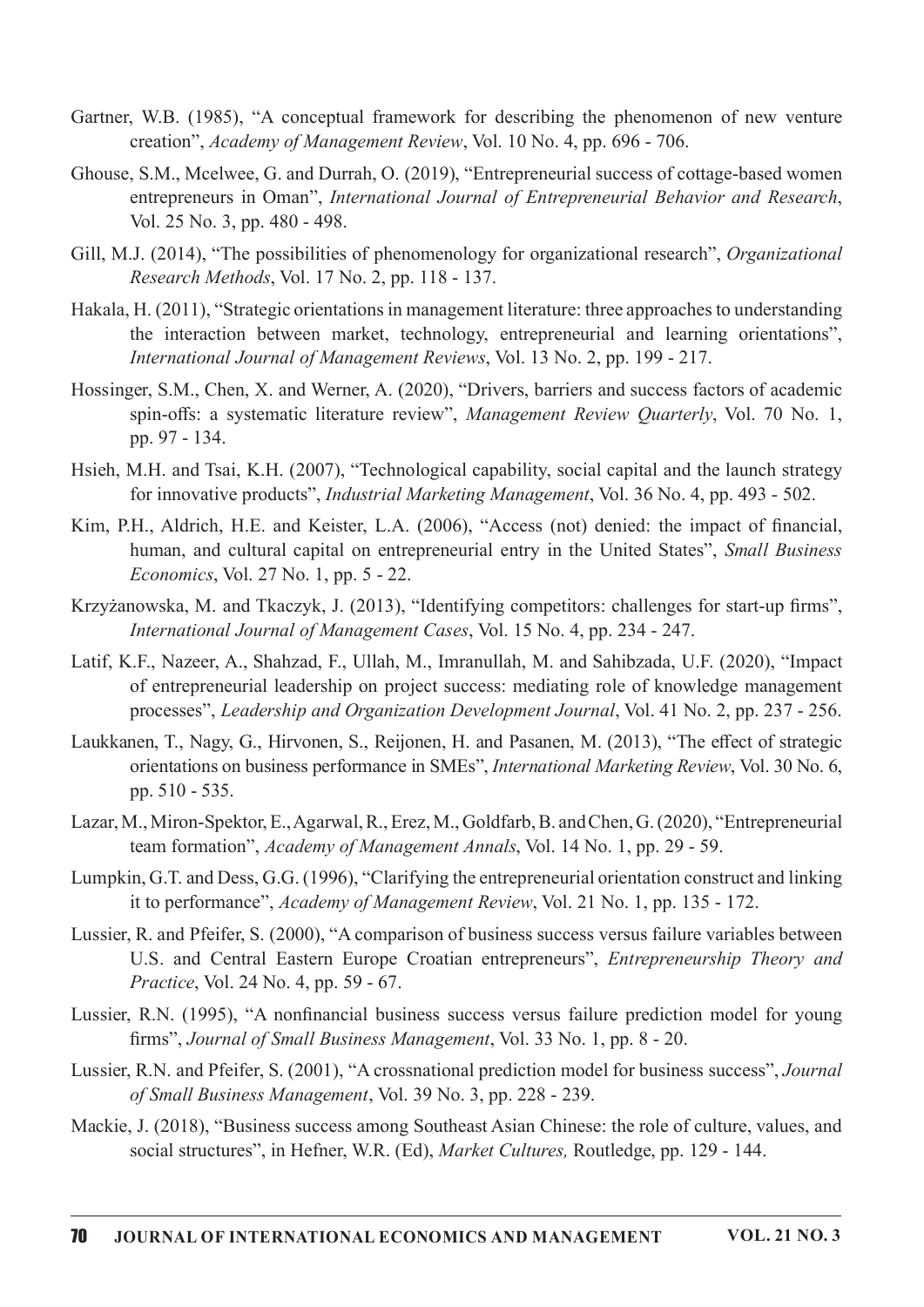- Manigart, S. and Struyf, C. (1997), "Financing high technology startups in Belgium: An explorative study", Small Business Economics, Vol. 9 No. 2, pp. 125 - 135.
- Miles, M.B. and Huberman, A.M. (1994), Qualitative data analysis: an expanded sourcebook, Sage, Thousand Oaks, CA, USA.
- Nguyen, N.M. and Pham, M.C. (2018), "Analysis the success of digital start-up in Vietnam using a success/failure model", in BAASANA Conference, Foreign Trade University Hanoi, Vietnam.
- O'Dwyer, B. (2004). "Oualitative data analysis: illuminating a process for transforming a 'messy' but 'attractive''nuisance", in Humphrey, C. and Lee, B. (Eds), The real life guide to accounting research, Elsevier, pp. 391 - 407.
- Pan, L., Li, X., Chen, J. and Chen, T. (2020), "Sounds novel or familiar? Entrepreneurs' framing strategy in the venture capital market", Journal of Business Venturing, Vol. 35 No. 2, 105930.
- Pillai, T.R. and Ahamat, A. (2018), "Social-cultural capital in youth entrepreneurship ecosystem: Southeast Asia", Journal of Enterprising Communities: People and Places in the Global Economy, Vol. 12 No. 2, pp. 232 - 255.
- Pham, T.T., Bell, R. and Newton, D. (2019), "The father's role in supporting the son's business knowledge development process in Vietnamese family businesses", Journal of Entrepreneurship in *Emerging Economies, Vol. 11 No. 2, pp. 258 - 276.*
- Ralston, D.A., Van Thang, N. and Napier, N.K. (1999), "A comparative study of the work values of North and South Vietnamese managers", Journal of International Business Studies, Vol. 30 No. 4, pp. 655 - 672.
- Ramezan, M., Sanjaghi, M.E. and Baly, H.R.K. (2013), "Organizational change capacity and organizational performance: an empirical analysis on an innovative industry", Journal of Knowledge-based Innovation in China, Vol. 5 No. 3, pp. 188 - 212.
- Rashid, L., Alzafari, K. and Kratzer, J. (2020), "Founder personalities, behaviors and new venture success in Sub-Saharan Africa", Technological Forecasting and Social Change, Vol. 151, 119766.
- Salisu, I., Hashim, N., Mashi, M.S. and Aliyu, H.G. (2020), "Perseverance of effort and consistency of interest for entrepreneurial career success", Journal of Entrepreneurship in Emerging *Economies*, Vol. 12 No. 2, pp. 279 - 304.
- Sandhu, M. and Khan, A. (2017), "Benchmarking project management dimensions at the lapse of a century", Benchmarking: An International Journal, Vol. 24 No. 6, pp. 1675 - 1689.
- Schaefer, S.M. (2019), "Wilful managerial ignorance, symbolic work and decoupling: a sociophenomenological study of 'managing creativity'", Organization Studies, Vol. 40 No. 9, pp. 1387 - 1407.
- Schaefer, S.M. and Alvesson, M. (2017), "Epistemic attitudes and source critique in qualitative research", Journal of Management Inquiry, Vol. 29 No. 1, pp. 33 - 45.
- Staniewski, M.W. and Awruk, K. (2019), "Entrepreneurial success and achievement motivation -A preliminary report on a validation study of the questionnaire of entrepreneurial success", Journal of Business Research, Vol. 101, pp. 433 - 440.